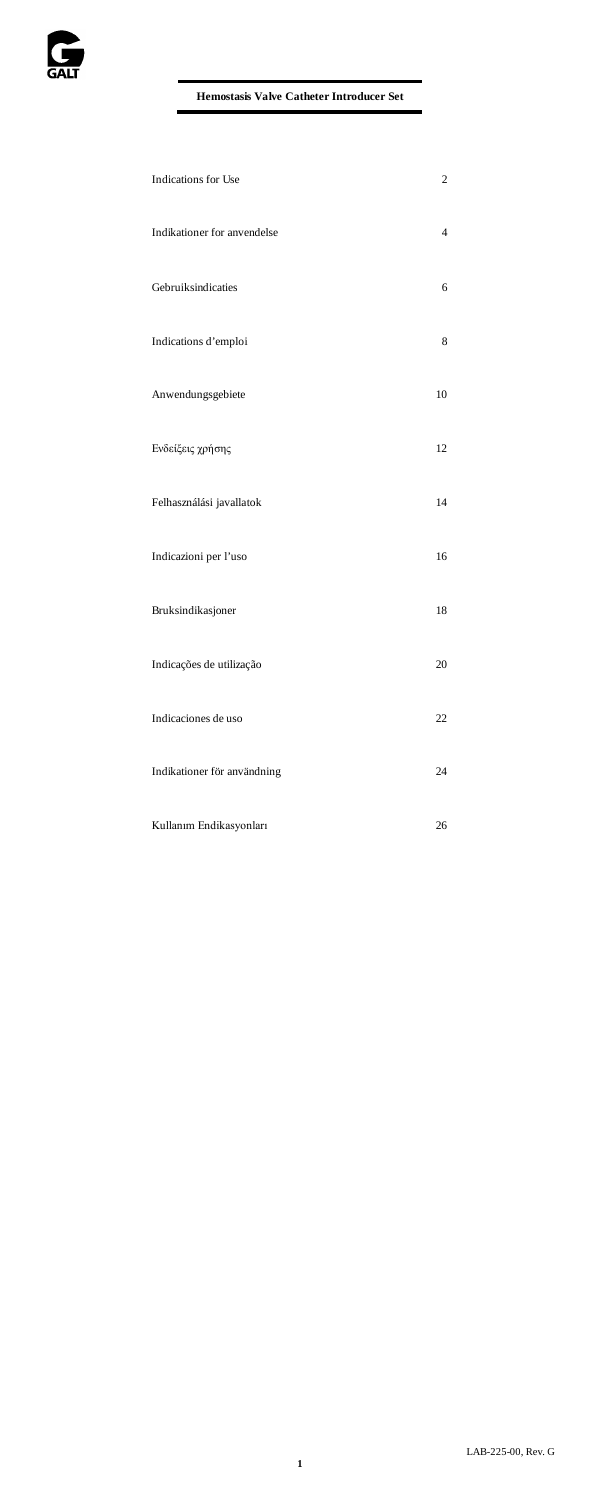

# **Hemostasis Valve Catheter Introducer Set**

# **Indications for Use:**

The Hemostasis Valve Catheter Introducer Set and kit is indicated for use in percutaneous procedures to introduce catheters and other intravascular devices into the peripheral vasculature.

### **Device Description:**

The Hemostasis Valve Catheter Introducer device assembly consists of a sheath introducer with an integrated hemostasis valve, with an optional side port, and a dilator. Kit configurations may include the following devices:

Guidewire: There are two configurations; Mandrel or Fully Coiled. Mandrel guidewire construction uses a tapered core wire which is soldered or welded to a coil at the distal end. Fully Coiled guidewire construction uses a tightly wound coil which surrounds a tapered core and a safety ribbon.

Needle: Introducer needles are composed of two components: a stainless steel cannula with an over molded<br>hub. The introducer needle provides an access path into the vasculature.

#### **Contraindications:**

Use of the introducer is contraindicated if the patient has a known or suspected obstruction in the vessel. There is increased risk of pneumothorax for the patient who has severe chronic lung disease.

#### **Potential Complications:**

The potential complications related to the use of the introducer include, but are not limited to the following: Air embolism, device dislodgement, hematoma, hemothorax, trauma to major vessels, sepsis, pneumothorax, vein thrombosis.

#### **Precautions:**

Store in a dry, dark, cool place. Do not use if package is open or damaged. Inspect all components prior to use.

# **USA CAUTION**

# **Federal (USA) law restricts this device to sale by or on the order of a physician.**

**Cautions:**

- This procedure should only be performed by physicians thoroughly trained in this procedure. • Guidewires should be routinely inspected prior to use and discarded should any deformities be present in the guidewire.
- If resistance is met when advancing or withdrawing the guidewire or the introducer, determine th
- cause by fluoroscopy and correct before continuing with the procedure. Because of the delicate and fragile nature of guidewires, extra care in handling must be taken.
- Do not expose to organic solvents, eg. Alcohol. These solutions may affect the properties of the plastic components resulting in degradation of the device.
- Do not attempt to use a guidewire over the maximum diameter specified on the package label.<br>• Individual patient anatomy and physician technique may require procedural variations
- Individual patient anatomy and physician technique may require procedural variations.<br>• Insertion into artery may cause excessive bleeding and/or other complications.
- Do not leave a catheter introducer in place for extended periods of time without a catheter or an obturator to support the cannula wall.
- Damage to the valve assembly may occur under the following circumstances:  $\Box$  Obturator/Dilator is not centered in the valve or parallel with the shea
	- Obturator/Dilator is not centered in the valve or parallel with the sheath when inserted in the valve
		- □ Obturator or catheter in valve system for extended periods.<br>□ Inner catheter is withdrawn to rapidly.
			-

### **Warnings:**

- Do not alter this device in any way.<br>• Do not reuse this device. Reuse will
- Do not reuse this device. Reuse will result in increased biocontamination risk for the patient resulting in infection or pyrogenic response.
- Do not attempt to straighten a wire that has been kinked or bent.
- Do not advance a guidewire that is kinked or becomes kinked or bent.
- Do not rotate the guidewire if significant resistance is felt. • Do not withdraw guidewire through metal needles; guidewire may shear or unravel.
- Do not resterilize.

# **USE STERILE TECHNIQUE,** A suggested procedure:

- 1. Peel open package and place contents on sterile field. Inspect catheter introducer and accessories for defects. Do not use any defective devices.
- 2. To remove air, flush the dilator, catheter introducer and sideport with normal saline solution. 3. Prep skin and drape in area of anticipated puncture site as desired.
- -
- 4. Insert needle cannula into vessel. The needle position should be verified by observing blood return. 5. The angle of the needle should be adjusted depending on the patient's build: shallow in a thin person, deeper in a heavy set person.
- 6. Aspirate the puncture needle using a syringe.<br>
7. Remove the syringe and insert soft tip of the
- 7. Remove the syringe and insert soft tip of the guidewire through the introducer needle into the vessel. Advance guidewire to required depth. Leave an appropriate amount of guidewire exposed. At no time should the guidewire be advanced or withdrawn when resistance is met. Determine the cause of resistance before proceeding. Fluoroscopic verification of the guidewire location is suggested.
- 8. Hold guidewire in place and remove introducer needle. Do not withdraw the guidewire back into the cannula as this may result in separation of the guidewire. The cannula should be removed first. **CAUTION**: Do not allow Guidewire to advance totally into patient
- 9. Assemble the introducer set by carefully inserting the dilator completely into sheath introducer. Firmly push the snap fit ring on the dilator into the sheath valve cap.
- 10. When using an introducer with a sideport, follow standard hospital practice for using a continuous drip<br>11. While the bolution through the sideport while the hemostasis introducer is in the vessel.<br>11. While holding th
- a twisting motion over the guidewire and into the vessel. Fluoroscopic observation may be advisable. Attaching a clamp or hemostat to the proximal end of the guidewire will prevent inadvertently advancing the guidewire entirely into the patient.
- 12. To detach the dilator from the sheath cap, push the dilator hub to one side until it becomes detached. Remove the vessel dilator and guidewire, leaving the sheath as a conduit into the vessel.
- 13. Introduce the selected catheter or other device into the sheath using the instructions provided by the manufacturer of the catheter or other device, and standard hospital practice.
- 14. To change catheters, slowly withdraw the catheter from the vessel and repeat the insertion procedure. **CAUTION**: When removing the catheter, aspirate via the sideport extension to collect fibrin that may have been deposited at the tip of the sheath.

**CAUTION**: When the guidewire is in a vessel, do not advance the movable core if the tip is in a curved shape. Never twist or force the core because excessive force may cause it to penetrate the coil and damage the vessel.

# **OBTURATOR, insertion and withdrawal:**

- 1. For occlusion of sheath, use obturator of same size as sheath.<br>2. For flushing and infusion, use an obturator one french size sn
- 2. For flushing and infusion, use an obturator one french size smaller than the designated sheath size.
- While holding the sheath in place, slide the obturator through the sheath valve and firmly push the snap fit ring into the sheath valve cap.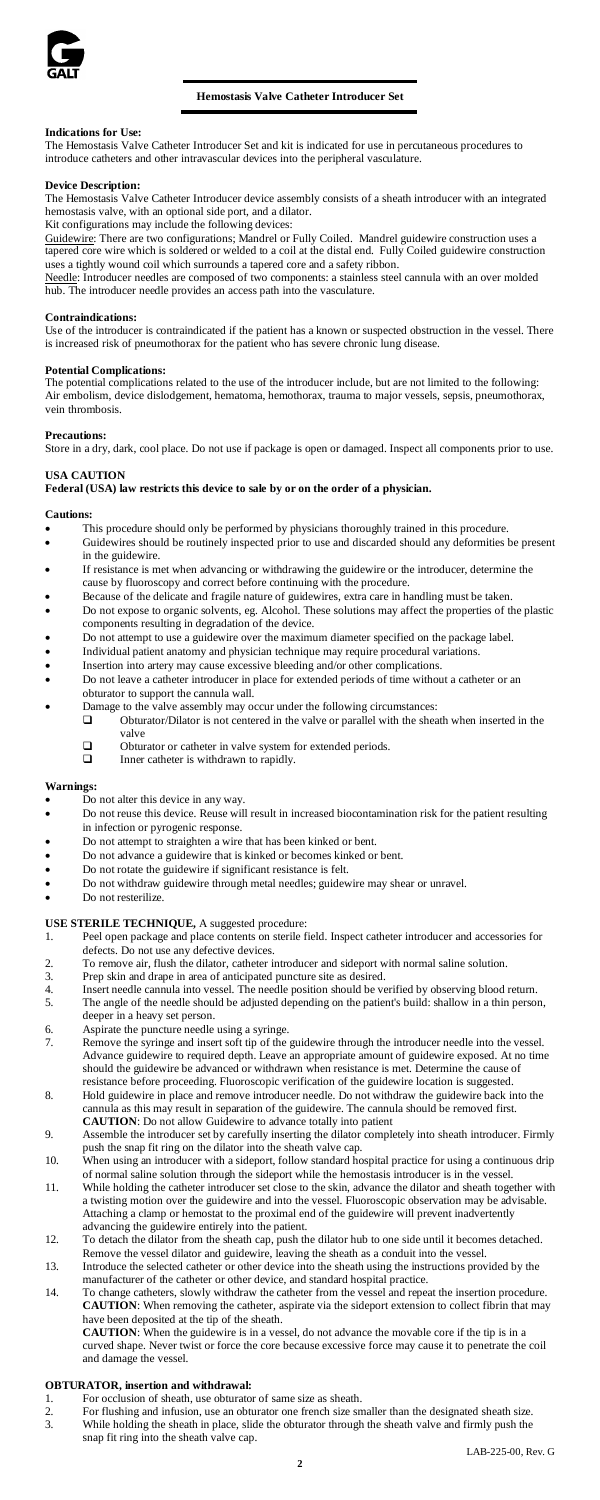

A trach a flushing line to the sheath sideport extension and flush.<br>
5. Establish an infusion drip via the sideport extension per hospital protocol.<br>
6. While holding the sheath in place, place thumb and index finger betwe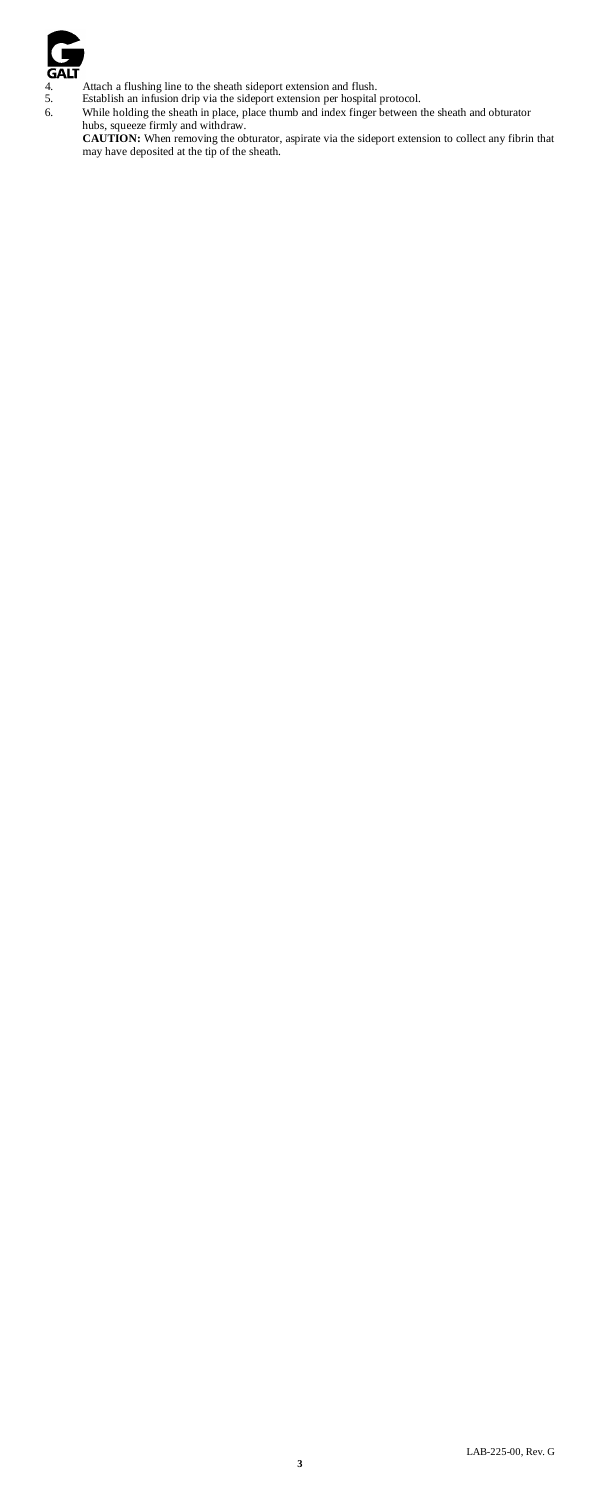

### **Introducersæt til hæmostaseventilkateter**

#### **Indikationer for anvendelse:**

Introducersættet og udstyrspakken til hæmostaseventilkateter er beregnet til anvendelse ved perkutane procedurer til indføring af katetre og andre intravaskulære anordninger i den perifere vaskul

# **Beskrivelse af anordningen:**

Introducerenheden til hæmostaseventilkateter består af en sheathintroducer med en indbygget hæmostaseventil med en valgfri sideport og en dilatator.

Sætkonfigurationer kan omfatte følgende anordninger:

<u>Ledetråd</u>: Der er to konfigurationer: dom eller spiralrullet. Dornledetråde er konstrueret med en konisk<br>kernetråd, der er fastloddet eller fastsvejset på en spiral i den distale ende. Spiralrullede ledetråde er konstrueret ved brug af en tæt oprullet spiral, der omringer en konisk kerne og et sikkerhedsbånd.<br><u>Nål</u>: Introducemåle består af to komponenter: en kanyle af rustfrit stål med en overformet muffe.<br>Introducernålen giver en

**Kontraindikationer:** Brug af introduceren er kontraindiceret, hvis patienten har en kendt eller formodet obstruktion i karret. Der er øget risiko for pneumotorax for patienter med en alvorlig kronisk lungesygdom.

#### **Mulige komplikationer:**

Mulige komplikationer forbundet med anvendelse af introduceren omfatter, men er ikke begrænset til følgende: luftemboli, løsrivelse af anordningen, hæmatom, hemothorax, traume i hovedkar, sepsis, pneumothorax, venetrombose.

### **Sikkerhedsforanstaltninger:**

Opbevares tørt, mørkt og køligt. Må ikke anvendes, hvis emballagen er åbnet eller beskadiget. Kontrollér alle komponenter inden brugen.

# **BEMÆRKNING VEDR. USA**

**Ifølge amerikansk lovgivning (USA) må denne anordning kun sælges af eller på ordination af en læge.**

### **Forholdsregler:**

- Denne procedure må kun udføres af en læge med grundig øvelse i denne procedure.
- Ledetråde skal rutinemæssigt kontrolleres inden brug og kasseres, såfremt der er deformeringer på dem.
- Hvis der mødes modstand ved fremføringen eller tilbagetrækningen af ledetråden eller introduceren, skal årsagen fastslås gennem fluoroskopi og afhjælpes, før proceduren fortsættes.
- Da ledetråde er skrøbelige og spinkle, skal der udvises ekstra omhu ved håndteringen af dem.
- Må ikke udsættes for organiske opløsningsmidler som f.eks. alkohol. Sådanne opløsninger kan påvirke
- plastkomponenternes egenskaber og medføre nedbrydning af anordningen. Forsøg ikke at anvende en ledetråd større end den maks. diameter, der er angivet på emballageetiketten.
- De enkelte patienters anatomi og lægens teknik kan kræve proceduremæssige variationer.
- 
- Indføring i en arterie kan forårsage kraftig blødning og/eller andre komplikationer. Lad ikke en kateterintroducer sidde i længere tid uden et kateter eller en obturator til at støtte kanylevæggen.
- Der kan opstå skade på ventilenheden under følgende omstændigheder:
	- Obturatoren/dilatatoren er ikke centreret i ventilen eller parallel med sheathen, når den føres ind i ventilen
	- $\square$  En obturator eller et kateter forbliver i ventilsystemet i en længere periode.<br>
	Det indvendige kateter trækkes for hurtigt tilbage.
	- Det indvendige kateter trækkes for hurtigt tilbage.

### **Advarsler:**

- Denne anordning må ikke ændres på nogen måde.<br>• Anordningen må ikke genanvendes Genanvendel
- Anordningen må ikke genanvendes. Genanvendelse medfører øget risiko for biologisk kontaminering af patienten med infektion eller pyrogen reaktion til følge.
- Forsøg ikke at rette en bøjet tråd eller en tråd med knæk ud.
- Undlad at fremføre en ledetråd, som har knæk eller får knæk eller bliver bøjet.
- Drej ikke ledetråden, hvis der mærkes tydelig modstand.
- Træk ikke ledetråden tilbage gennem metalnåle. Ledetråden kan blive klippet over eller trævle op.
- Må ikke resteriliseres

# **BRUG STERIL TEKNIK.** Foreslået fremgangsmåde:<br>1 Åbn emballagen, og anbring indholdet på det st

- 1. Åbn emballagen, og anbring indholdet på det sterile område. Kontrollér kateterintroduceren og tilbehøret for defekter. Defekte anordninger må ikke anvendes.
- 2. Fjern eventuel luft ved at skylle dilatatoren, kateterintroduceren og sideporten med en almindelig saltvandsopløsning.
- 
- 3. Klargør huden og afdækningsområdet for det tilsigtede punktursted efter ønske. 4. Indfør nålkanylen i karret. Nålpositionen skal kontrolleres ved at holde øje med blodtilbageløbet. 5. Nålens vinkel skal indstilles afhængigt af patientens kropsbygning: overfladisk ved en tynd person og dybere ved en kraftig person.
- 
- 6. Sug punkturnålen vha. en sprøjte. 7. Fjern sprøjten og indfør den bløde spids på ledetråden gennem introducernålen og ind i karret. Før ledetråden til den ønskede dybde. Lad en passende mængde ledetråd være blotlagt. Ledetråden må på intet tidspunkt føres frem eller trækkes tilbage, når der mødes modstand. Fastslå årsagen til modstanden, før der fortsættes. En fluoroskopisk kontrol af ledetrådens placering tilrådes.
- 8. Hold ledetråden på plads, og fjern introducernålen. Træk ikke ledetråden tilbage og ind i kanylen, da dette kan føre til, at ledetråden skilles ad. Kanylen skal fjernes først. **FORSIGTIG:** Lad ikke ledetråden blive ført helt ind i patienten.
- 9. Saml introducersættet ved omhyggeligt at føre dilatatoren helt ind i sheathintroduceren. Skub låseringen på dilatatoren ind i sheathventilhætten med fast hånd.
- 10. Hvis der anvendes en introducer med en sideport, skal hospitalets standardpraksis for brug af kontinuerligt dryp af normal saltvandsopløsning gennem sideporten, mens hæmostaseintroduceren er i karret, følges.
- 11. Hold kateterintroducersættet tæt på huden, og før dilatatoren og sheathen frem samlet med en drejebevægelse over ledetråden og ind i karret. Fluoroskopisk observation tilrådes. Ved at sætte en klemme eller arterieklemme på den proksimale ende af ledetråden forhindres det, at ledetråden utilsigtet føres helt ind i patienten.
- 12. Frigør dilatatoren fra sheathhætten ved at skubbe dilatatormuffen til den ene side, indtil den går fri. Fjern kardilatatoren og ledetråden, og lad sheathen blive siddende som et rør ind i venen.
- 13. Indfør det valgte kateter eller en anden anordning i sheathen efter anvisningerne fra produc
- kateteret eller en anden anordning og hospitalets standardpraksis.<br>14. Et kateter kan skiftes ved langsomt at trække det ud af karret og gentage indføringsproceduren.<br>14. EXPENGTIG: Foretag udsugning via sideportudvidelsen der måtte have samlet sig ved spidsen af sheathen.

**FORSIGTIG:**Når ledetråden er inde i et kar må den bevægelige kerne ikke føres frem, hvis spidsen er i en buet tilstand. Vrid eller pres aldrig kernen, da et stort pres kan få den til at gå igennem spiralen og beskadige karret.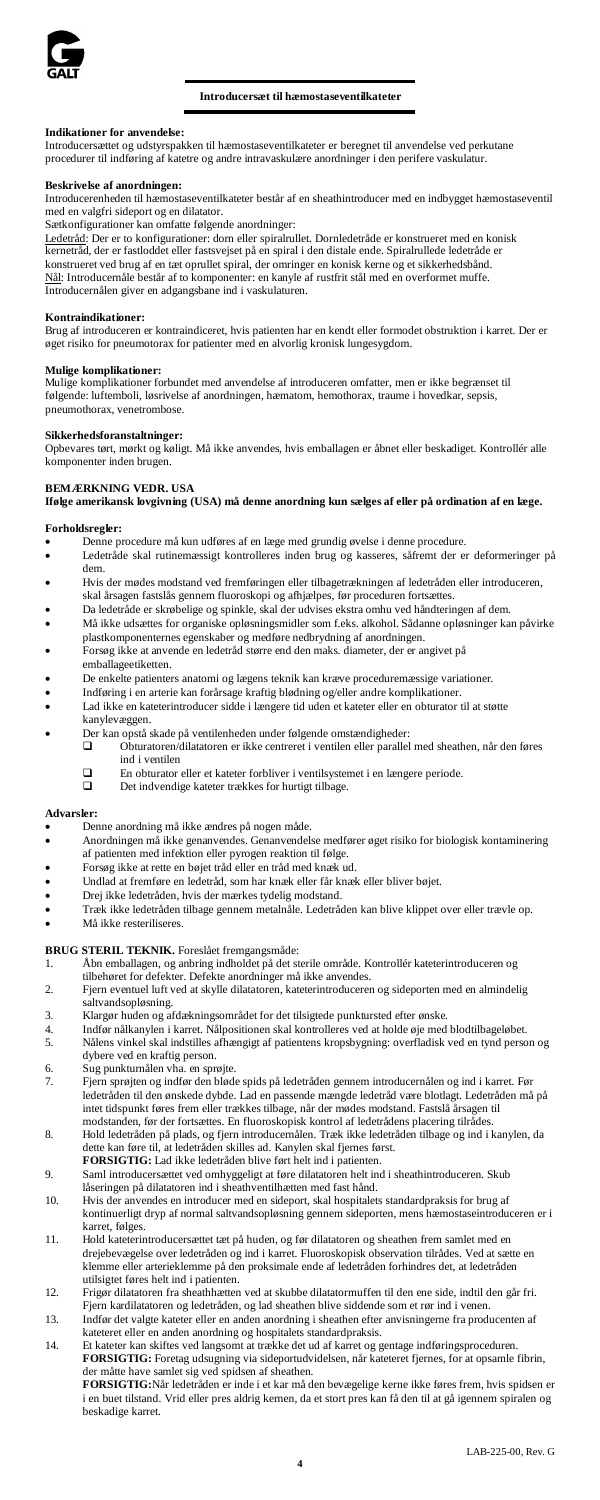

- **OBTURATOR, indføring og udtrækning:** 1. Til lukning af sheathen brug en obturator af samme størrelse som sheathen.
- 
- 
- -
- Til skylning og infusion brug en obturator én F-størrelse mindre end den tilsigtede sheathstørrelse.<br>
1. Hold sheathen på plads, lad obturatoren glide gennem sheathventilen og skub låseringen håndfast til i<br>
1. Slut en s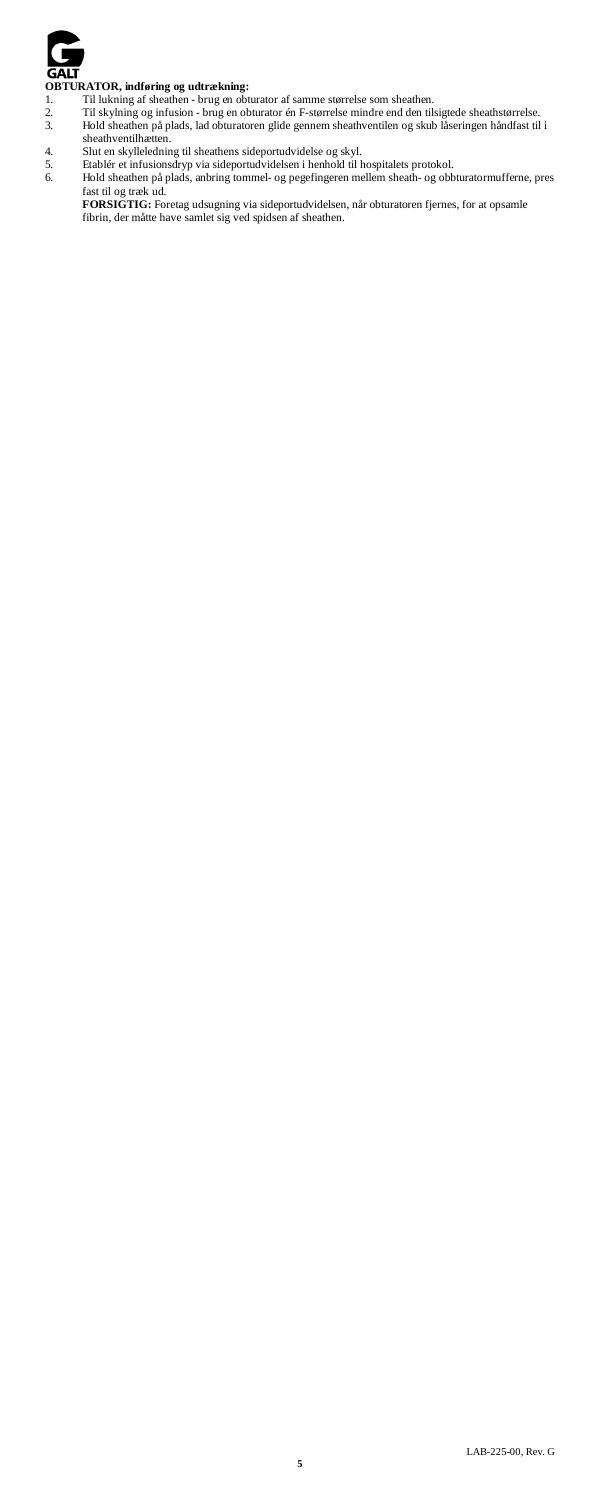

# **Katheterintroducerset met hemostaseklep**

# **Gebruiksindicaties:**

De katheterintroducerset met hemostaseklep en set zijn bestemd voor gebruik bij percutane procedures voor het inbrengen van katheters en andere intravasculaire hulpmiddelen in het perifere vaatstelsel.

# **Beschrijving hulpmiddel:**

De katheterintroducer met hemostaseklep bestaat uit een hulsintroducer met een geïntegreerde hemostaseklep, een optionele zijpoort en een dilatator.<br>De setconfiguraties kunnen de volgend

es kunnen de volgende hulpmiddelen bevatten:

Voerdraad: Er zijn twee configuraties beschikbaar: met mandrijn of volledige spiraal. De voerdraad met mandrijn bestaat uit een draad met taps toelopende kern die op het distale uiteinde van een spiraal wordt<br>gesoldeerd of gelast. De voerdraad met volledige spiraal bestaat uit een spiraal die strak om een taps<br>toelopende ke

Naald: De introducernaalden bestaan uit twee componenten: een roestvrijstalen canule met een gegoten hub.<br>Met de introducernaald hebt u toegang tot het vaatstelsel.

# **Contra-indicaties:**

Het gebruik van de introducer is gecontra-indiceerd als de patiënt een bekende of vermoede obstructie in het bloedvat heeft. Er bestaat een verhoogd risico op pneumothorax bij patiënten met een ernstige chronische longziekte.

# **Mogelijke complicaties:**

De mogelijke complicaties met betrekking tot het gebruik van de introducer omvatten, maar zijn niet beperkt tot het volgende: luchtembolie, losraken van het hulpmiddel, hematoom, hemothorax, trauma in de belangrijkste vaten, sepsis, pneumothorax, trombose in de aderen.

#### **Voorzorgsmaatregelen:**

Op een droge, donkere, koele plaats bewaren. Niet gebruiken als de verpakking is geopend of beschadigd. Vóór gebruik alle onderdelen inspecteren.

# **WAARSCHUWING VS**

**De federale wetgeving van de Verenigde Staten staat de verkoop van dit product alleen toe door of op voorschrift van een arts.**

# **Let op:**

- Deze procedure mag alleen worden uitgevoerd door artsen die een adequate training hebben gehad voor het uitvoeren van deze procedure. • Voerdraden moeten vóór gebruik op routinematige wijze worden geïnspecteerd. Indien een voerdraad
- misvormd is, moet u deze weggooien.
- Als u weerstand voelt bij het opvoeren of terugtrekken van de voerdraad of de introducer, gebruikt u fluoroscopie om de oorzaak vast te stellen en corrigeert u het probleem voordat u doorgaat met de
- procedure. Wees uiterst voorzichtig bij de hantering van voerdraden, omdat het delicate en fragiele producten zijn.
- Niet blootstellen aan organische oplosmiddelen, zoals alcohol. Deze oplossingen tasten mogelijk de eigenschappen van de kunststof onderdelen aan, waardoor het hulpmiddel negatief wordt beïnvloed.
- Gebruik geen voerdraad met een grotere maximale diameter dan de maat die op het verpakkingslabel staat aangegeven.
- Door de anatomie van elke patiënt en de techniek van de arts kan het noodzakelijk zijn van de procedure af te wijken.
- Inbrenging in de slagader kan een overmatige bloeding en/of andere complicaties veroorzaken.
- Laat de katheterintroducer niet langdurig op zijn plaats achter zonder een katheter of obturator ter
- ondersteuning van de canulewand.
	- Onder de volgende omstandigheden kan de klepeenheid beschadigd raken:<br>  $\Box$  De obturator/dilatator bevinden zich niet gecentreerd in het ventiel De obturator/dilatator bevinden zich niet gecentreerd in het ventiel of parallel aan de huls als deze in het ventiel worden ingebracht
	-
	- $\Box$  Obturator of katheter langdurig in het klepsysteem.<br>  $\Box$  Binnenste katheter te snel tenuveetrokken. Binnenste katheter te snel teruggetrokken.

# **Waarschuwingen:**

- U mag dit hulpmiddel op geen enkele wijze veranderen.
- U mag dit hulpmiddel niet hergebruiken. Hergebruik leidt tot een verhoogd risico op biologische verontreiniging bij de patiënt, wat mogelijk een infectie of pyrogene reactie tot gevolg heeft.
- U mag een geknikte of gebogen voerdraad niet opnieuw rechtmaken.
- U mag een geknikte voerdraad niet opvoeren. Voer ook geen voerdraad op die tijdens de procedure
- geknikt of gebogen is geraakt. U mag de voerdraad niet draaien als u een aanzienlijke weerstand voelt.
- U mag de voerdraad niet door een metalen naald terugtrekken. De voerdraad kan ingesneden raken of kan rafelen.
- U mag dit product niet opnieuw steriliseren.

# **GEBRUIK EEN STERIELE TECHNIEK**, voorstel voor een procedure:

- 1. Trek de verpakking open en plaats de inhoud op het steriele veld. Inspecteer de katheterintroducer en<br>2. scoessoires op defecten. U mag geen defecte hulpmiddelen gebruiken.<br>2. Spoel de dilatator, katheterintroducer en z
- verwijderen.
- 3. Bereid de huid voor en dek het gebied van de voorgenomen punctieplaats naar wens af.
- 4. Breng de naaldcanule in het bloedvat in. Controleer de positie van de naald aan de hand van de terugstroom van bloed.
- 5. Pas de hoek van de naald aan het lichaam van de patiënt aan: oppervlakkig bij een magere patiënt, dieper bij een gezette patiënt.<br>Aspireer de punctienaald met
- 6. Aspireer de punctienaald met een injectiespuit.
- 7. Verwijder de injectiespuit en breng de zachte tip van de voerdraad via de introducernaald in het bloedvat in. Voer de voerdraad op tot de vereiste diepte. Laat een passende lengte van de voerdraad uitsteken. U mag de voerdraad nooit opvoeren of terugtrekken wanneer u weerstand voelt. Stel de oorzaak van de weerstand vast voordat u doorgaat. We raden aan de locatie van de voerdraad onder fluoroscopie te controleren.
- 8. Houd de voerdraad op zijn plaats en verwijder de introducernaald. Trek de voerdraad niet terug in de canule, omdat de voerdraad hierdoor kan splijten. Verwijder eerst de canule. LET OP: zorg ervoor dat u de voerdraad niet volledig in de patiënt opvoert.
- 9. Monteer de introducerset door de dilatator voorzichtig volledig in de hulsintroducer te steken. Duw de
- klikring op de dilatator stevig vast op het dopje van het hulsventiel. 10. Bij gebruik van een introducer met een zijpoort volgt u de standaard ziekenhuismethode voor het gebruik van een constante druppelinfusie van een normale zoutoplossing via een zijpoort terwijl de hemostase-introducer zich in het bloedvat bevindt.
- 11. Houd de katheterintroducerset dicht bij de huid en voer de dilatator en huls gezamenlijk met een draaiende beweging op over de voerdraad en in het bloedvat. We raden aan deze procedure onder fluoroscopie te observeren. Breng een klem of vaatklem aan het proximale uiteinde van de voerdraad aan om te voorkomen dat de voerdraad onbedoeld volledig in de patiënt wordt opgevoerd.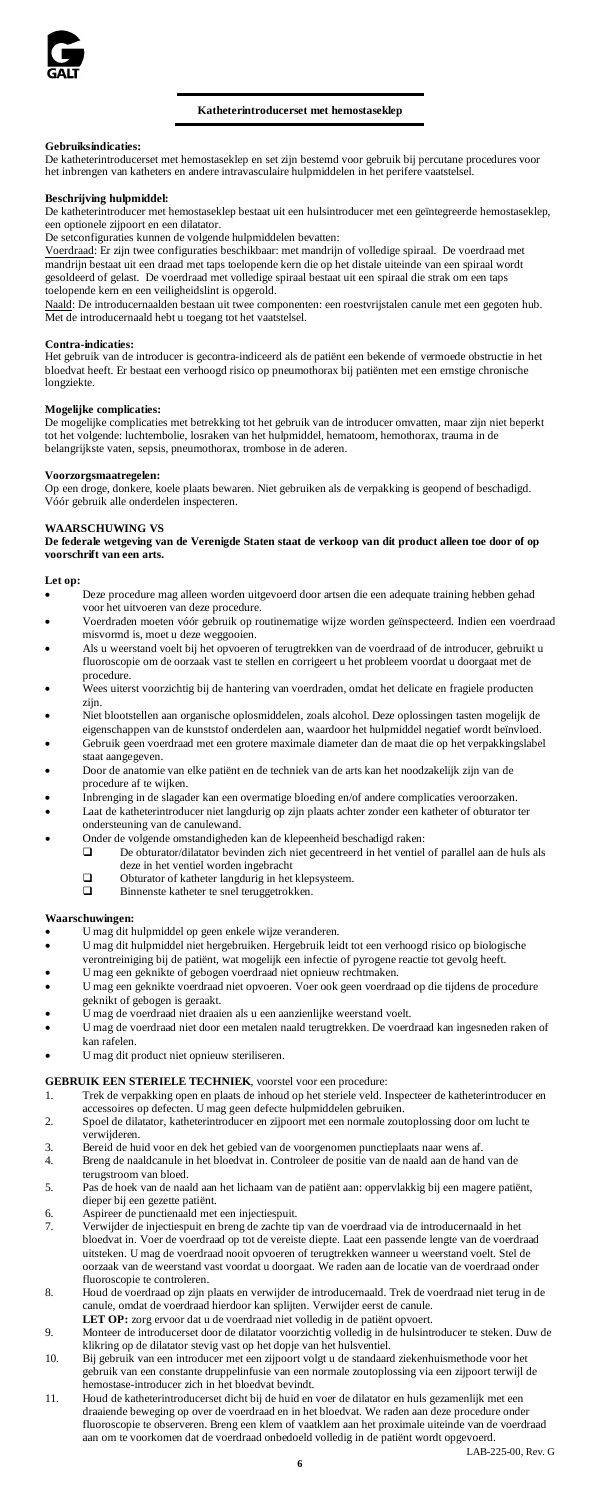

Verwijder de dilatator van het hulsdopje door de dilatatorhub naar één kant te duwen totdat deze losraakt. Verwijder de vaatdilatator en voerdraad, en laat de huls als een conduit in het bloedvat voerdraad, en laat de huls als een conduit in het bloedvat zitten.

13. Breng de gewenste katheter of een ander hulpmiddel in de huls in aan de hand van de instructies van de fabrikant van de katheter of het andere hulpmiddel, en de standaard ziekenhuismethode.

14. Vervang een katheter door de katheter langzaam uit het bloedvat terug te trekken en de

inbrengprocedure te herhalen.<br>LET OP : wanneer u de katheter verwijdert, aspireert u via de zijpoortverlenging voor het verzamelen<br>van fibrine die zich mogelijk op de tip van de huls heeft afgezet.<br>LET OP : voer de beweegb

spiraal kan binnendringen en het bloedvat kan beschadigen.

# **Inbrengen en terugtrekken van de OBTURATOR:**

- 1. Voor de occlusie van de huls gebruikt u een obturator met dezelfde maat als de huls.<br>2. Voor de spoeling en infusie gebruikt u een obturator die één frenchmaat kleiner is da
- 2. Voor de spoeling en infusie gebruikt u een obturator die één frenchmaat kleiner is dan de maat van de betreffende huls.
- 3. Houd de huls op zijn plaats, schuif de obturator door het hulsventiel en duw de klikring stevig op het dopje van het hulsventiel.
- 4. Sluit een spoellijn aan op de zijpoort van de huls en spoel deze door.
- 5. Breng volgens het ziekenhuisprotocol een druppelinfuus aan op de zijpoortverlenging. 6. Houd de huls op zijn plaats, plaats uw duim en wijsvinger tussen de huls- en obturatorhubs, knijp

stevig en trek.<br>**LET OP**: wanneer u de obturator verwijdert, aspireert u via de zijpoortverlenging voor het verzamelen<br>van fibrine die zich mogelijk op de tip van de huls heeft afgezet.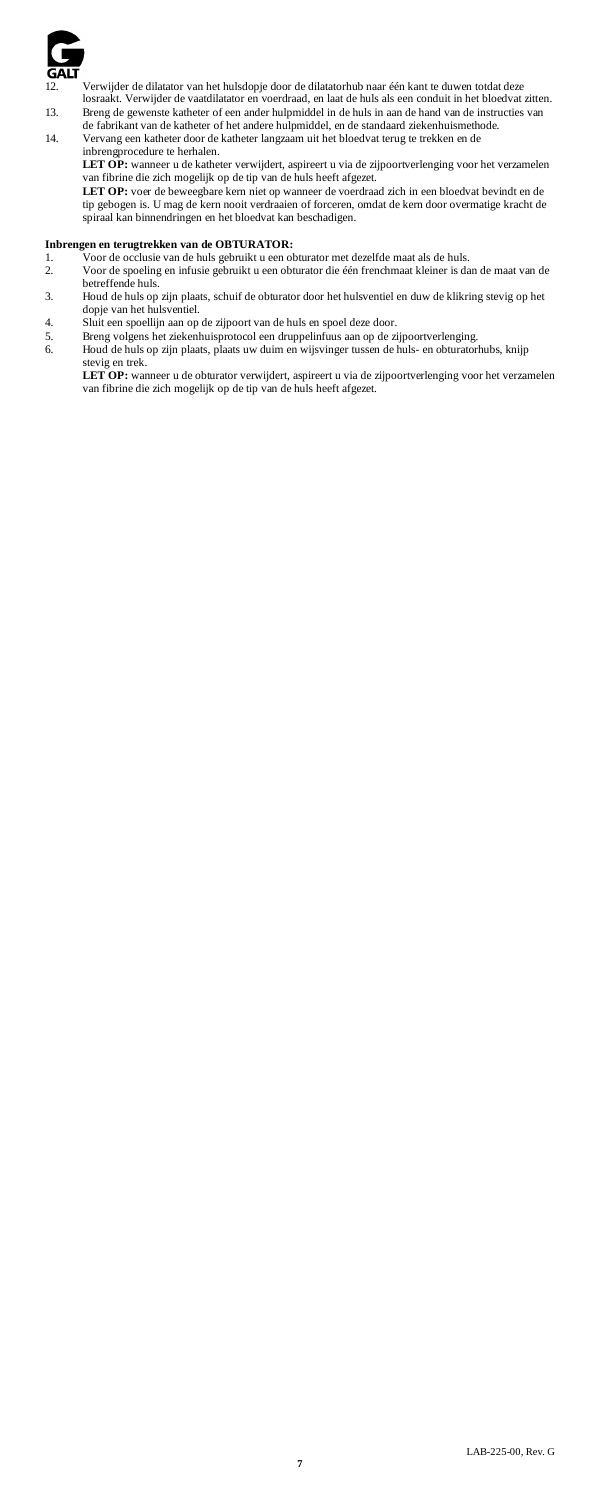

# **Introducteur de cathéter à valve hémostatique**

# **Indications d'emploi**

L'introducteur et le kit d'introducteur de cathéter à valve hémostatique sont conçus pour réaliser des interventions percutanées, qui consistent à introduire des cathéters et autres dispositifs intravasculaires dans le système vasculaire périphérique.

# **Description du dispositif :**

L'introducteur de cathéter à valve hémostatique se compose d'un introducteur de gaine avec valve hémostatique intégrée et port latéral en option et d'un dilatateur.

Le kit peut contenir les dispositifs suivants :<br><u>Fil-guide</u> : il existe deux configurations : le fil-guide mandrin et le fil-guide avec bobine. Le fil-guide mandrin contient un fil central effilé soudé à une bobine à l'extrémité distale. Le fil-guide avec bobine présente une bobine très serrée qui entoure un centre effilé et un ruban de sécurité.

Aiguille : les aiguilles introductrices comprennent deux composants : une canule en acier inoxydable et un capuchon surmoulé. L'aiguille introductrice permet d'accéder au système vasculaire.

### **Contre-indications**

L'utilisation de l'introducteur est contre-indiquée chez les patients présentant une obstruction connue ou présumée dans le vaisseau. Il existe un risque accru de pneumothorax chez les patients atteints d'une maladie pulmonaire chronique grave.

# **Risques de complications**

Les complications potentielles liées à l'utilisation de l'introducteur incluent notamment : embolie gazeuse, délogement du dispositif, hématome, hémothorax, traumatisme sur des vaisseaux importants, septicémie, pneumothorax, thrombose veineuse.

### **Précautions**

Conserver dans un endroit sec, sombre et frais. Ne pas utiliser si l'emballage est ouvert ou endommagé. Inspecter tous les composants avant utilisation.

# **MISE EN GARDE DESTINÉE AUX ÉTATS-UNIS**

**Selon la loi fédérale des États-Unis, ce dispositif ne peut être vendu que par des médecins ou sur prescription de ces derniers.**

# **Mises en garde**

- Seuls les médecins compétents et dûment formés pour réaliser cette intervention sont autorisés à la réaliser.
- Il est impératif d'inspecter systématiquement les fils-guides avant utilisation et de les mettre au rebut en cas de déformation.
- Si de la résistance se fait sentir lors de la progression ou du retrait du fil-guide ou de l'introducteur, déterminer la cause de celle-ci par radioscopie et y remédier avant de poursuivre.
- Les fils-guides sont fragiles et délicats. Il est donc impératif de les manipuler avec beaucoup de prudence.
- Ne pas exposer à des solvants organiques, par exemple à de l'alcool. Ces solutions peuvent modifier
- les propriétés des composants en plastique et provoquer ainsi la dégradation du dispositif. Ne pas tenter d'utiliser un fil-guide dont le diamètre dépasse le diamètre maximal indiqué sur l'étiquette de l'emballage.
- Les procédures peuvent varier en fonction de l'anatomie de chaque patient et de la technique utilisée par les médecins.
- Une insertion dans une artère peut provoquer un saignement excessif et/ou d'autres complications.<br>• Ne nas laisser en place un introducteur de cathéter pendant une longue période sans un cathéter ou
- Ne pas laisser en place un introducteur de cathéter pendant une longue période sans un cathéter ou un obturateur pour supporter la paroi de la canule.
- L'ensemble comportant la valve risque d'être endommagé dans les situations suivantes :<br> **I** L'obturateur/le dilatateur n'est pas centré dans la valve ou parallèle à la gaine lors de son insertion dans la valve.
	-
	- L'obturateur ou le cathéter est placé dans la valve pendant une longue période. Le cathéter à l'intérieur est retiré trop rapidement.

#### **Avertissements**

- Ne pas modifier ce dispositif de quelque manière que ce soit.<br>• Ne pas réutiliser ce dispositif I a réutilisation augmente les ri
- Ne pas réutiliser ce dispositif. La réutilisation augmente les risques de biocontamination du patient, ce qui peut entraîner une infection ou une réaction pyrogénique. • Ne pas tenter de redresser un fil tordu ou plié.
- 
- Ne pas faire progresser un fil-guide tordu ou qui est en train de se tordre ou de se plier.
- Ne pas tourner le fil-guide si une résistance notable se fait sentir.
- Ne pas retirer le fil-guide à l'aide d'aiguilles métalliques, sous peine de le casser ou de le détordre. Ne pas restériliser.

# **APPLIQUER UNE TECHNIQUE DE STÉRILISATION.** Voici une procédure recommandée :<br>1. Ouvrir l'emballage et placer le contenu sur un champ stérile. Inspecter l'introducteur de ca

- 1. Ouvrir l'emballage et placer le contenu sur un champ stérile. Inspecter l'introducteur de cathéter et les accessoires pour déceler d'éventuels défauts. Ne pas utiliser de dispositifs défectueux.
- 2. Pour éliminer l'air, rincer le dilatateur, l'introducteur de cathéter et l'orifice latéral avec une solution de soluté normale.
- 3. Préparer la peau et couvrir la zone du site de ponction prévue comme il se doit.
- 4. Introduire la canule de l'aiguille dans le vaisseau. Il est indispensable de vérifier la position de l'aiguille en observant le retour de sang.
- 5. Il est nécessaire d'ajuster l'angle de l'aiguille en fonction de la corpulence du patient : peu profond pour une personne mince et plus profond pour une personne de forte corpulence.
- 6. Aspirer l'aiguille de ponction à l'aide d'une seringue.<br>7. Retirer la seringue et insérer l'extrémité souple du fil-guide à travers l'aiguille introductrice dans le<br>19. vaisseau. Faire progresser le fil-guide jusqu'à la suffisante apparente. Si une résistance se fait sentir, interrompre immédiatement la progression ou le retrait du fil-guide. Déterminer la cause de cette résistance avant de poursuivre. Il est recommandé de
- contrôler l'emplacement du fil-guide par radioscopie. 8. Maintenir le fil-guide en place et retirer l'aiguille introductrice. Ne pas retirer le fil-guide en le
- rétractant dans la canule au risque de le détacher. Il faut d'abord retirer la canule.<br>MISE EN GARDE : ne pas laisser progresser le fil-guide entièrement dans le corps du patient.<br>Assembler l'introducteur en insérant soign gaine. Pousser fermement la bague à encliqueter sur le dilatateur dans le capuchon de la valve de la gaine.
- 10. Lors de l'utilisation d'un introducteur doté d'un orifice latéral, se conformer à la pratique stan l'hôpital pour l'application d'un écoulement en continu de solution de soluté normale par l'orifice latéral, lorsque l'introducteur hémostatique se trouve dans le vaisseau.
- 11. Tout en maintenant l'introducteur de cathéter près de la peau, faire progresser conjointement le dilatateur et la gaine par un mouvement rotatif sur le fil-guide et dans le vaisseau. Une visualisation<br>par radioscopie est recommandée. Il est recommandé de fixer un clamp ou une pince hémostatique à<br>l'extrémité proximale le corps du patient.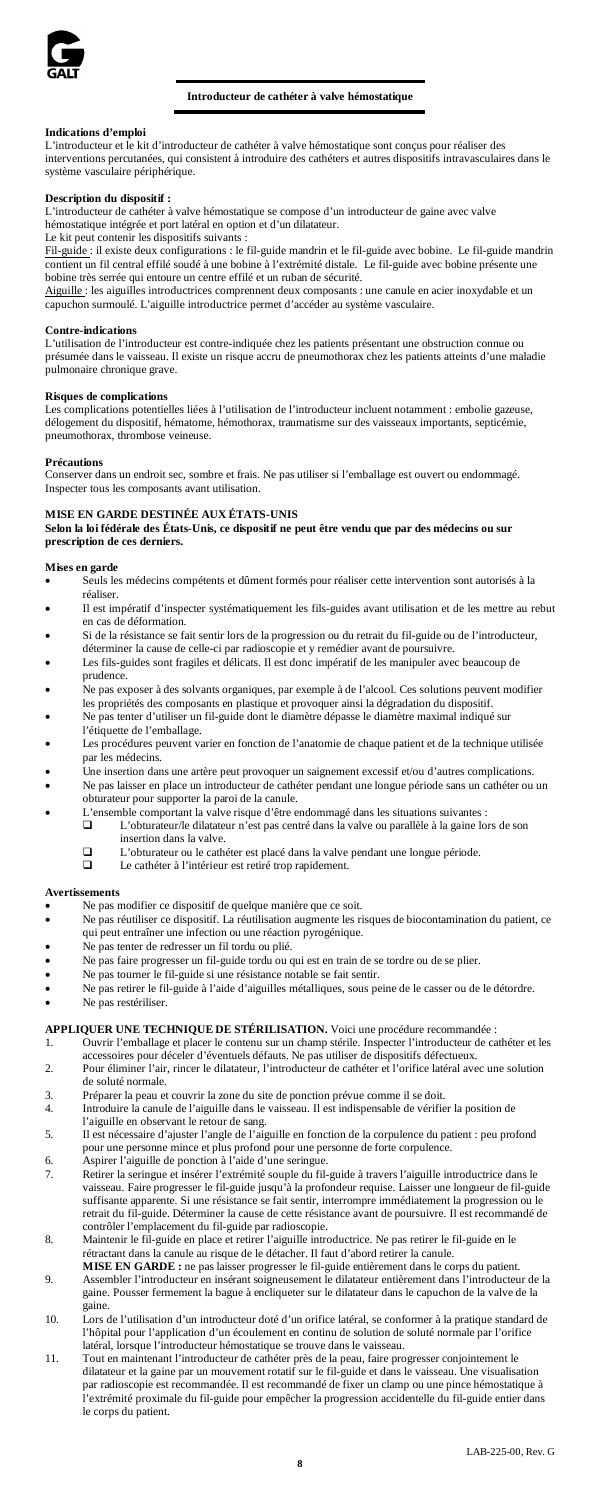

12. Pour détacher le dilatateur du capuchon de la gaine, pousser le capuchon du dilatateur vers un côté jusqu'à ce qu'il se détache. Retirer le fil-guide et le dilatateur de vaisseau, tout en laissant la gaine qui

fait office de conduit dans le vaisseau.<br>
13. Introduire le cathéter sélectionné ou tout autre dispositif dans la gaine conformément aux instructions<br>
fournies par le fabricant du cathéter ou de l'autre dispositif et à la

**MISE EN GARDE :** lors du retrait du cathéter, aspirer à partir de l'extension de l'orifice latéral pour

collecter la fibrine qui s'est peut-être accumulée à l'extrémité de la gaine. **MISE EN GARDE :** lorsque le fil-guide est inséré dans un vaisseau, ne pas faire progresser le centre amovible si l'extrémité a une forme courbée. Ne pas tordre ni forcer le centre. En effet, une force excessive peut le faire pénétrer dans la bobine et endommager le vaisseau.

- **OBTURATEUR, insertion et retrait** 1. En cas de blocage de la gaine, utiliser un obturateur d'une taille similaire à la gaine. 2. Pour le rinçage et la perfusion, utiliser un obturateur d'une taille F plus petite par rapport à la taille de
- la gaine concernée.
- 3. Tout en maintenant la gaine en place, faire glisser l'obturateur à travers la valve de la gaine et pousser
- fermement la bague à encliqueter dans le capuchon de la valve de la gaine. 4. Fixer une conduite de rinçage à l'extension de l'orifice latéral de la gaine et rincer. 5. Réaliser une perfusion au moyen de l'extension de l'orifice latéral conformément au protocole de l'hôpital.
- 6. Tout en maintenant la gaine en place, placer le pouce et l'index entre la gaine et les capuchons de l'obturateur, presser fermement et retire

**MISE EN GARDE :** lors du retrait de l'obturateur, aspirer à partir de l'extension de l'orifice latéral pour collecter la fibrine qui s'est peut-être accumulée à l'extrémité de la gaine.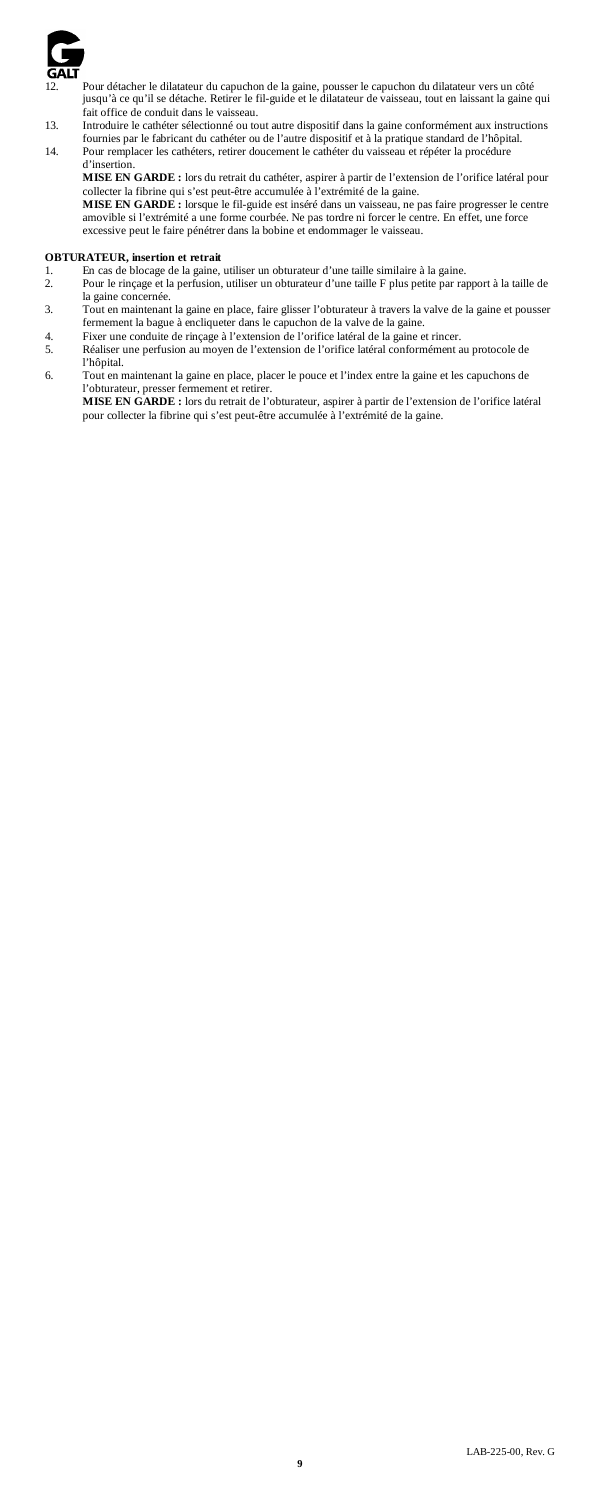

# **Kathetereinführset mit Hämostaseventil**

**Anwendungsgebiete:** Das Kathetereinführset (Einheiten mit 1 oder mehr Produkten) mit Hämostaseventil ist zur Verwendung bei perkutanen Verfahren zur Einführung von Kathetern oder anderen intravaskulären Produkten in das periphere Gefäßsystem vorgesehen.

#### Produktbeschreibu

Das Einführbesteck für den Katheter mit Hämostaseventil besteht aus einer Schleuseneinführhilfe mit einem integrierten Hämostaseventil und einem optionalen Seitenanschluss sowie einem Dilatator.<br>Zu den verschiedenen Sets gehören unter anderem die folgenden Produkte: en verschiedenen Sets gehören unter

Eührungsdraht: Der Führungsdraht ist in zwei Konfigurationen erhältlich: als Mandrin oder vollständig<br>aufgewickelt. Der Mandrin verfügt über einen konischen Kemdraht, der am distalen Ende zu einem C aufgewickelt. Der Mandrin verfügt über einen konischen Kerndraht, der am distalen Ende zu einem Coil zusammengelötet oder -geschweißt ist. Der vollständig aufgewickelte Führungsdraht verwendet ein dicht gewickelten Coil, der einen konischen Kern und ein Sicherheitsband umgibt.

Nadel: Die Einführnadeln bestehen aus zwei Komponenten: einer Edelstahlkanüle mit einem umspritzten<br>Mittelteil. Die Einführnadel bietet einen Zugangsweg in das Gefäßsystem.

**Gegenanzeigen:**<br>Die Verwendung des Einführsets ist nicht angezeigt, wenn der Patient unter einer bekannten oder vermuteten<br>Obstruktion des Gefäßes leidet. Es besteht ein erhöhtes Pneumothoraxrisiko bei Patienten mit schwe chronischer Lungenerkrankung.

#### **Mögliche Komplikationen:**

Mögliche Komplikationen bei Verwendung des Einführsets sind u. a.: Luftembolie, Dislokation des Produkts, Hämatom, Hämothorax, Trauma der großen Gefäße, Sepsis, Pneumothorax, Venenthrombose.

**Vorsichtshinweise:** Trocken, dunkel und kühl lagern. Nicht verwenden, wenn die Verpackung geöffnet oder beschädigt ist. Alle Bestandteile vor der Verwendung kontrollieren.

# **VORSICHTSHINWEIS FÜR USA**

**Laut US-amerikanischem Bundesgesetz darf dieses Gerät nur an einen Arzt oder auf ärztliche Anordnung hin verkauft werden.**

#### **Vorsicht:**

- Dieses Verfahren darf nur von einem Arzt durchgeführt werden, der entsprechend intensiv geschult wurde.
- Führungsdrähte sollten routinemäßig vor dem Gebrauch kontrolliert werden. Sie sind zu entsorgen, wenn sich eine Deformierung am Führungsdraht zeigt. • Wird beim Vorschieben oder Zurückziehen des Führungsdrahts oder des Einführsets ein Widerstand
- wahrgenommen, ist die Ursache mittels Durchleuchtung festzustellen und zu beseitigen, ehe der Vorgang fortgesetzt wird.
- Da Führungsdrähte empfindlich und fragil sind, müssen sie mit besonderer Sorgfalt gehandhabt werden.
- Nicht organischen Lösungsmitteln, wie Alkohol, aussetzen. Solche Lösungen können die Eigenschaften der Kunststoffbestandteile schädigen, so dass die Qualität des Produkts herabgesetzt wird.
- Nicht versuchen, einen Führungsdraht zu verwenden, der einen größeren als den auf dem Etikett der Verpackung angegebenen Durchmesser hat.
- Die anatomischen Gegebenheiten des Patienten und die Technik des Arztes erfordern evtl. eine Änderung im Vorgeh
- Die Einführung in eine Arterie kann zu einer übermäßig starken Blutung und/oder anderen Komplikationen führen.
- Ein Kathetereinführset nicht über längere Zeit ohne Katheter oder Obturator zur Unterstützung der Kanülenwand liegen lassen. • Unter folgenden Umständen kann der Ventilaufbau beschädigt werden: Der Obturator/Dilatator ist beim Einführen in das Ventil nicht im Ventil zentriert oder parallel
	-
	- zur Schleuse ausgerichtet.
		- Obturator oder Katheter befinden sich längere Zeit im Ventilsystem.
		- Der Innenkatheter wird zu schnell herausgezogen.

#### **Warnhinweise:**

- Dieses Produkt in keiner Weise verändern.<br>• Das Produkt nicht wiederverwenden. Die 1
- Das Produkt nicht wiederverwenden. Die Wiederverwendung führt zu einem erhöhten
- Kontaminationsrisiko für den Patienten mit anschließender Infektion bzw. Fieberreaktion.
- Nicht versuchen, einen geknickten oder verbogenen Draht zu begradigen.
- Keinen Draht vorschieben, der geknickt ist bzw. der abknickt oder sich verbiegt.
- en, wenn ein bedeutender Widerstand spürbar is
- Den Führungsdraht nicht durch Metallkanülen zurückziehen; der Draht kann abscheren oder sich auftrennen.
- Nicht erneut sterilisieren.

# **STERILE TECHNIK ANWENDEN,** empfohlenes Vorgehen:

- Verpackung aufziehen und Inhalt auf eine sterile Arbeitsfläche legen. Kathetereinführset und<br>Zubehörteile auf Beschädigung untersuchen. Beschädigte Produkte dürfen nicht verwendet werden.<br>2. Um die Luft zu entfernen, werde
- Kochsalzlösung gespült. 3. Haut vorbereiten und den Bereich der vorgesehenen Punktion abdecken.
- 4. Kanüle in das Gefäß einführen. Die Lage der Kanüle durch Beobachtung des Blutrückflusses
- überprüfen. 5. Die Abwinklung der Kanüle nach dem Körperbau des Patienten ausrichten: flach bei einem schlanken Patienten, steiler bei einem korpulenten Patienten.
- 6. Mit der Spritze aus der Punktionskanüle Blut aspirieren.
- 7. Spritze entfernen und die weiche Spitze des Führungsdrahts durch die Einführkanüle in das Gefäß einführen. Den Führungsdraht bis zur erforderlichen Tiefe vorschieben. Ein ausreichendes Stück Führungsdraht herausragen lassen. Den Führungsdraht niemals vorschieben oder zurückziehen, wenn<br>ein Widerstand spürbar ist. Vor der Fortsetzung des Vorgangs die Ursache des Widerstands feststellen.<br>Die Durchleuchtungskontr
- 8. Führungsdraht festhalten und Einführkanüle entfernen. Den Führungsdraht nicht zurück in die Kanüle ziehen, da es dadurch zu einer Abtrennung des Führungsdrahts kommen kann. Die Kanüle sollte als tes entfernt werden.

**VORSICHT:** Der Führungsdraht darf nicht über seine volle Länge in den Patienten vorgeschoben werden.

- 9. Das Einführset zusammensetzen, dazu den Dilatator vorsichtig und vollständig in das Einführset
- inserieren. Den Klemmring fest auf den Dilatator und in die Kappe des Schleusenventils drücken. 10. Bei Verwendung eines Einführsets mit Seitenport ist die in der Einrichtung übliche Praxis für Dauerinfusionen mit physiologischer Kochsalzlösung durch den Seitenport anzuwenden, während sich das Einführset mit Hämostaseventil im Gefäß befindet.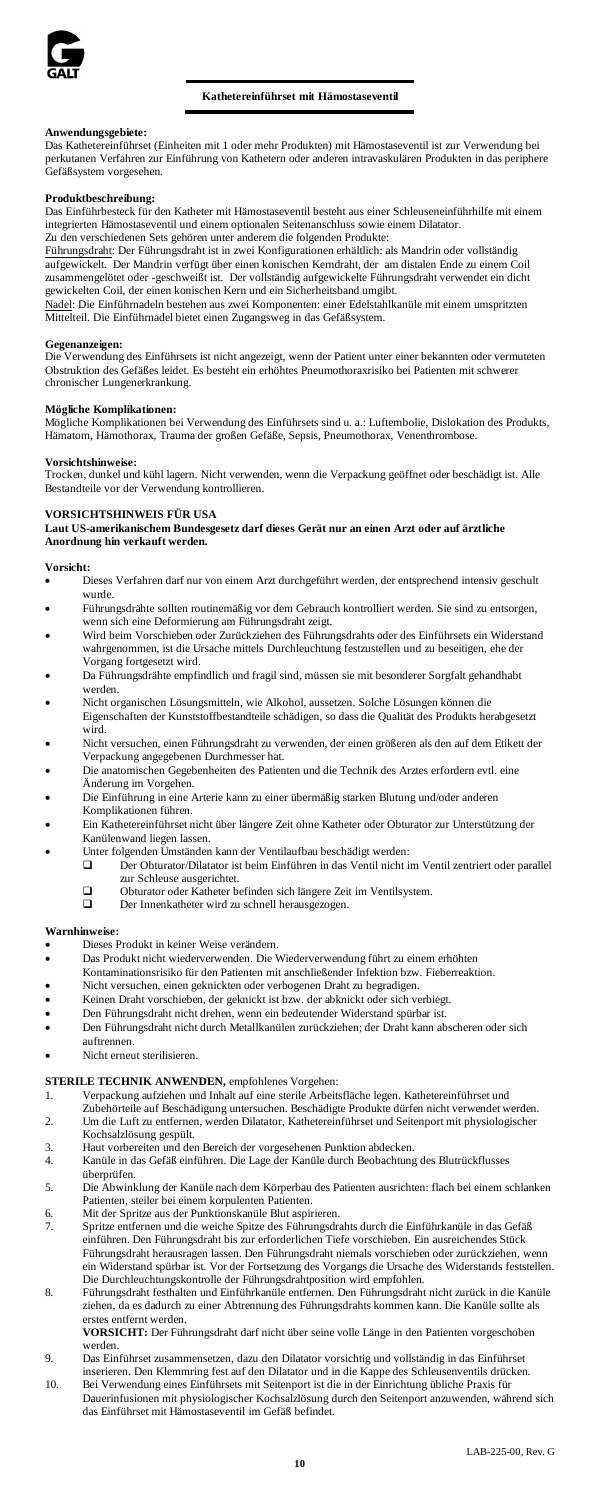

- Kathetereinführset nah an die Haut halten und dabei Dilatator und Schleuse zusammen mit einer Drehbewegung über die Länge des Führungsdrahts und in das Gefäß einführen. Kontrolle mittels Durchleuchtung ist empfehlenswert. Wird am proximalen Ende des Führungsdrahts eine (Gefäß-) Klemme angebracht, kann der Führungsdraht nicht versehentlich vollständig in den Patienten gleiten.
- 12. Um den Dilatator von der Schleusenkappe zu entfernen, wird der Dilatatoransatz zur Seite gedrückt, bis er sich löst. Gefäßdilatator und Führungsdraht entfernen, so dass die Schleuse als Leitung in das Gefäß dient.
- 13. Den gewählten Katheter oder das sonstige Produkt gemäß den Anweisungen des Herstellers des Katheters oder des sonstigen Produkts und entsprechend der in der Einrichtung üblichen Praxis in die Schleuse einführen.
- 14. Um den Katheter zu wechseln, wird er langsam aus dem Gefäß herausgezogen und das Einführverfahren wiederholt.

**VORSICHT:** Wenn der Katheter entfernt wird, muss Fibrin, das sich evtl. an der Schleusenspitze<br>abgelagert hat, über die Seitenport-Verlängerung aspiriert werden.<br>**VORSICHT:**Wenn sich der Führungsdraht im Gefäß befindet, d

schieben, sofern die Spitze eine gebogene Form hat. Die Seele auf keinen Fall drehen oder mit Gewalt vorschieben oder zurückziehen, da er bei übermäßig starker Krafteinwirkung in die Windungen penetrieren und das Gefäß verletzen kann.

- **OBTURATOR, Einführung und Entfernung:** 1. Zum Verschluss der Schleuse einen Obturator verwenden, der dieselbe Größe hat wie die Schleuse.
- 2. Zum Spülen und zur Infusion einen Obturator verwenden, der eine French-Größe kleiner ist als die angegebene Schleusengröße.
- 3. Die Schleuse in situ halten, den Obturator durch das Schleusenventil gleiten lassen und den
- Klemmring fest in die Kappe des Schleusenventils drücken. 4. Eine Spülleitung an der Seitenport-Verlängerung der Schleuse befestigen und spülen.
- 5. Infusion über die Seitenport-Verlängerung gemäß dem Verfahren in der Einrichtung anlegen. 6. Schleuse an Ort und Stelle halten, Daumen und Zeigefinger zwischen die Schleusen- und Obturatoransätze legen, fest zusammendrücken und zurückziehen.

**VORSICHT:** Wenn der Obturator entfernt wird, muss das Fibrin, das sich evtl. an der Schleusenspitze abgelagert hat, über die Seitenport-Verlängerung aspiriert werden.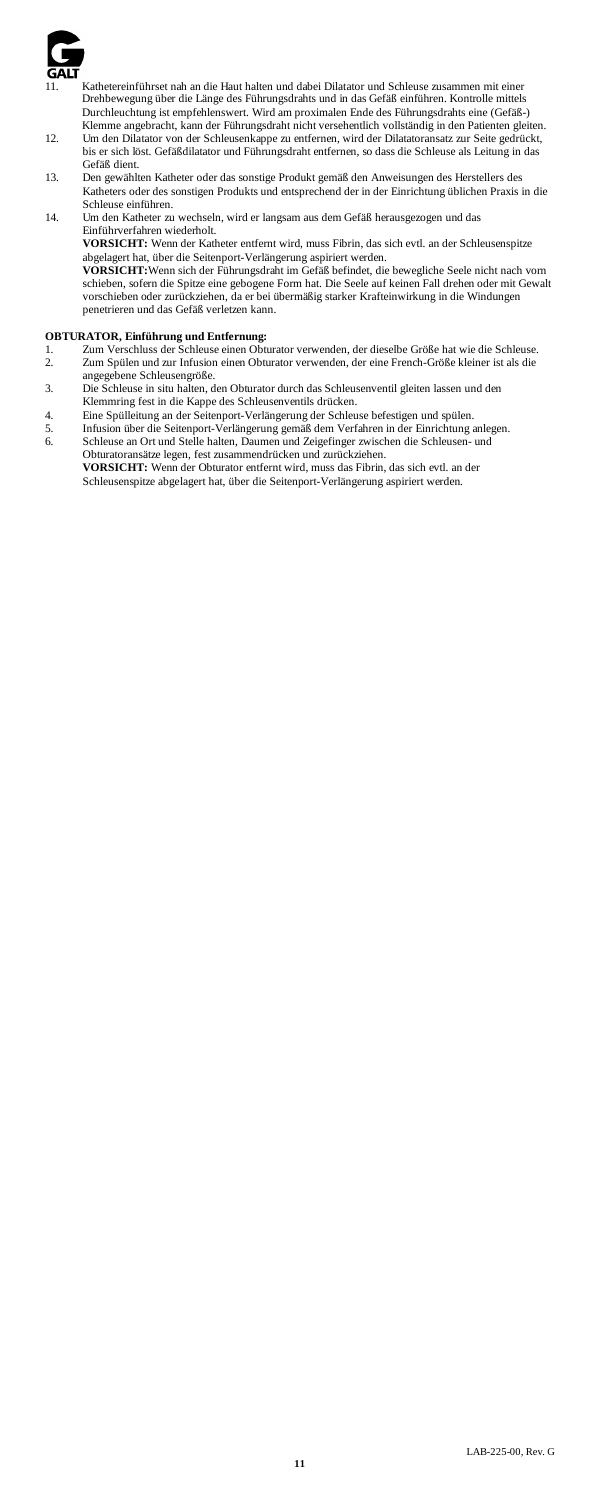

# **Σετ εισαγωγέα καθετήρα με αιμοστατική βαλβίδα**

# **Ενδείξεις χρήσης:**

Το σετ και το κιτ εισαγωγέα καθετήρα με αιμοστατική βαλβίδα ενδείκνυνται για χρήση σε διαδερμικές επεμβάσεις για την εισαγωγή καθετήρων και άλλων ενδαγγειακών συσκευών στο περιφερικό αγγειακό σύστημα.

### **Περιγραφή της συσκευής:**

Το συγκρότημα της συσκευής εισαγωγέα καθετήρα με αιμοστατική βαλβίδα αποτελείται από έναν εισαγωγέα θηκαριού με ενσωματωμένη αιμοστατική βαλβίδα, προαιρετική πλευρική θύρα και διαστολέα.<br>Οι διαμορφώσεις του κιτ μπορεί να περιλαμβάνουν τις ακόλουθες συσκευές:

Οι διαμορφώσεις του κιτ μπορεί να περιλαμβάνουν τις ακόλουθες συσκευές:<br><u>Οδηγό σύρμα</u>: παρέχεται σε δύο διαμορφώσεις, δηλαδή με αξονίσκο ή πλήρως σπειρωμένο. Στο μοντέλο<br>κάσσιτεροκόλληση ή οξυγονοκόλληση σε μια σπείρα στο μια λωρίδα ασφαλείας.

.<br><u>Βελόνα</u>: οι βελόνες εισαγωγέα αποτελούνται από δύο τμήματα, δηλαδή μια κάνουλα από ανοξείδωτο χάλυβα και μια προσαρτημένη πλήμνη. Η βελόνα εισαγωγέα παρέχει οδό προσπέλασης στο αγγειακό σύστημα.

**Αντενδείξεις:**<br>Η χρήση του εισαγωγέα αντενδείκνυται εάν ο ασθενής έχει γνωστή ή πιθανολογούμενη απόφραξη αγγείου.<br>Υπάρχει αυξημένος κίνδυνος πνευμονοθώρακα σε ασθενείς που πάσχουν από χρόνια πνευμονοπάθεια βαριάς<br>μορφής.

#### **Πιθανές επιπλοκές:**

Οι πιθανές επιπλοκές που σχετίζονται με τη χρήση του εισαγωγέα περιλαμβάνουν, μεταξύ άλλων, τις εξής: εμβολή από αέρα, εκτόπιση της συσκευής, αιμάτωμα, αιμοθώρακα, τραυματισμό μεγάλων αγγείων, σηψαιμία, πνευμονοθώρακα, θρόμβωση φλέβας.

**Προφυλάξεις:**<br>Φυλάσσετε σε ξηρό, σκοτεινό, δροσερό μέρος. Μη χρησιμοποιείτε εάν η συσκευασία έχει ανοιχτεί ή έχει<br>υποστεί ζημιά. Επιθεωρήστε όλα τα εξαρτήματα πριν από τη χρήση.

# **ΥΠΟΔΕΙΞΗ ΠΡΟΣΟΧΗΣ ΓΙΑ ΤΙΣ Η.Π.Α.**

**Η ομοσπονδιακή νομοθεσία των Η.Π.Α. επιτρέπει την πώληση αυτής της συσκευής μόνον από ιατρό ή κατόπιν εντολής ιατρού.**

# **Υποδείξεις προσοχής:**

• Αυτή η επέμβαση πρέπει να εκτελείται μόνο από ιατρούς άρτια εκπαιδευμένους σε αυτή τη διαδικασία.

- Τα οδηγά σύρματα πρέπει να επιθεωρούνται πάντοτε πριν από τη χρήση και να απορρίπτονται σε περίπτωση που εμφανίζουν παραμορφώσεις.
- Εάν συναντήσετε αντίσταση κατά την προώθηση ή την απόσυρση του οδηγού σύρματος ή του εισαγωγέα, προσδιορίστε την αιτία με χρήση ακτινοσκόπησης και διορθώστε το πρόβλημ
- συνεχίσετε την επέμβαση. Λόγω της ευαίσθητης και εύθραυστης φύσης των οδηγών συρμάτων, απαιτείται ιδιαίτερη προσοχή κατά το χειρισμό.
- Μην εκθέτετε σε οργανικούς διαλύτες, π.χ. αλκοόλη. Αυτά τα διαλύματα μπορεί να επηρεάσουν τις ιδιότητες των πλαστικών εξαρτημάτων και να προκαλέσουν υποβάθμιση των υλικών κατασκευής της συσκευής.
- Μην επιχειρήσετε να χρησιμοποιήσετε ένα οδηγό σύρμα η διάμετρος του οποίου υπερβαίνει τη μέγιστη επιτρεπόμενη διάμετρο που προσδιορίζεται στην ετικέτα της συσκευασίας.
- Ανάλογα με την ανατομία του κάθε ασθενούς και την τεχνική του ιατρού, ενδέχεται να απαιτούνται παραλλαγές στην επέμβαση.
- Η εισαγωγή σε αρτηρία μπορεί να προκαλέσει υπερβολική αιμορραγία ή/και άλλες επιπλοκές. • Μην αφήνετε τον εισαγωγέα καθετήρα τοποθετημένο για μεγάλα χρονικά διαστήματα χωρίς
- καθετήρα ή επιπωματικό για την υποστήριξη του τοιχώματος της κάνουλας.
	-
- Μπορεί να προκληθεί ζημιά στο συγκρότημα της βαλβίδας υπό τις ακόλουθες συνθήκες: Το επιπωματικό/ο διαστολέας δεν βρίσκεται στο κέντρο της βαλβίδας ή παράλληλα με το
	- θηκάρι όταν εισάγεται στη βαλβίδα<br>Παραμονή επιπωματικού ή καθετήρ
	- Παραμονή επιπωματικού ή καθετήρα στο σύστημα βαλβίδας για μεγάλο χρονικό διάστημα. Υπερβολικά γρήγορη απόσυρση του εσωτερικού καθετήρα.

- **Προειδοποιήσεις:** Μην τροποποιείτε αυτήν τη συσκευή με κανέναν τρόπο.
- Μην επαναχρησιμοποιείτε αυτήν τη συσκευή. Η επαναχρησιμοποίηση θα έχει ως αποτέλεσμα αυξημένο κίνδυνο βιολογικής μόλυνσης για τον ασθενή, η οποία θα οδηγήσει σε λοίμωξη ή πυρετογόνο αντίδραση.
- Μην επιχειρήσετε να ισιώσετε ένα σύρμα που έχει συστραφεί ή καμφθεί.
- Μην προωθείτε ένα σύρμα που έχει συστραφεί ή που συστρέφεται ή κάμπτεται.
- Μην περιστρέφετε το οδηγό σύρμα εάν συναντάτε σημαντική αντίσταση.
- Μην αποσύρετε το οδηγό σύρμα διαμέσου μεταλλικών βελονών, καθώς υπάρχει κίνδυνος διάτμησης ή εκτύλιξης του οδηγού σύρματος. • Μην επαναποστειρώνετε.
- 

# **ΧΡΗΣΗ ΑΣΗΠΤΗΣ ΤΕΧΝΙΚΗΣ.** Προτεινόμενη διαδικασία:

- 1. Ανοίξτε τη συσκευασία και τοποθετήστε το περιεχόμενο σε αποστειρωμένο πεδίο. Επιθεωρήστε τον εισαγωγέα καθετήρα και τα παρελκόμενα για ελαττώματα. Μη χρησιμοποιείτε ελαττωματικές συσκευές.
- 2. Για να αφαιρέσετε τον αέρα, εκπλύνετε το διαστολέα, τον εισαγωγέα καθετήρα και την πλευρική θύρα με φυσιολογικό ορό.
- 3. Προετοιμάστε το δέρμα και τοποθετήστε οθόνιο στην περιοχή όπου πρόκειται να γίνει η παρακέντηση, ανάλογα με τις ανάγκες.
- 4. Εισαγάγετε την κάνουλα της βελόνας στο αγγείο. Η θέση της βελόνας πρέπει να επαληθευτεί με παρατήρηση της επιστροφής του αίματος.
- 5. Η γωνία τοποθέτησης της βελόνας πρέπει να προσαρμόζεται ανάλογα με τη σωματική διάπλαση του ασθενούς: επιφανειακά σε λεπτούς ασθενείς και βαθύτερα σε εύσωμους ασθενείς. 6. Αναρροφήστε διαμέσου της βελόνας παρακέντησης χρησιμοποιώντας σύριγγα.
- 7. Αφαιρέστε τη σύριγγα και εισαγάγετε το μαλακό άκρο του οδηγού σύρματος μέσα στο αγγείο, μέσω της βελόνας εισαγωγέα. Προωθήστε το οδηγό σύρμα μέχρι να φτάσει στο απαιτούμενο βάθος. Αφήστε εκτεθειμένο ένα ικανό τμήμα του οδηγού σύρματος. Ποτέ μην προωθείτε ή αποσύρετ οδηγό σύρμα όταν συναντάτε αντίσταση. Προσδιορίστε την αιτία της αντίστασης πριν συνεχίσετε.
- Προτείνεται η επαλήθευση της θέσης του οδηγού σύρματος με ακτινοσκόπηση. 8. Κρατήστε το οδηγό σύρμα στη θέση του και αφαιρέστε τη βελόνα εισαγωγέα. Μην αποσύρετε το
- οδηγό σύρμα πίσω στην κάνουλα, καθώς κάτι τέτοιο μπορεί να οδηγήσει σε διαχωρισμό του οδηγού σύρματος. Αφαιρέστε πρώτα την κάνουλα.
- **ΠΡΟΣΟΧΗ:** Μην επιτρέπετε στο οδηγό σύρμα να προωθηθεί ολόκληρο μέσα στον ασθενή. 9. Συναρμολογήστε το σετ εισαγωγέα εισάγοντας προσεκτικά ολόκληρο το διαστολέα μέσα στον εισαγωγέα θηκαριού. Πιέστε καλά τον κουμπωτό δακτύλιο ασφάλισης του διαστολέα μέσα στο πώμα της βαλβίδας του θηκαριού.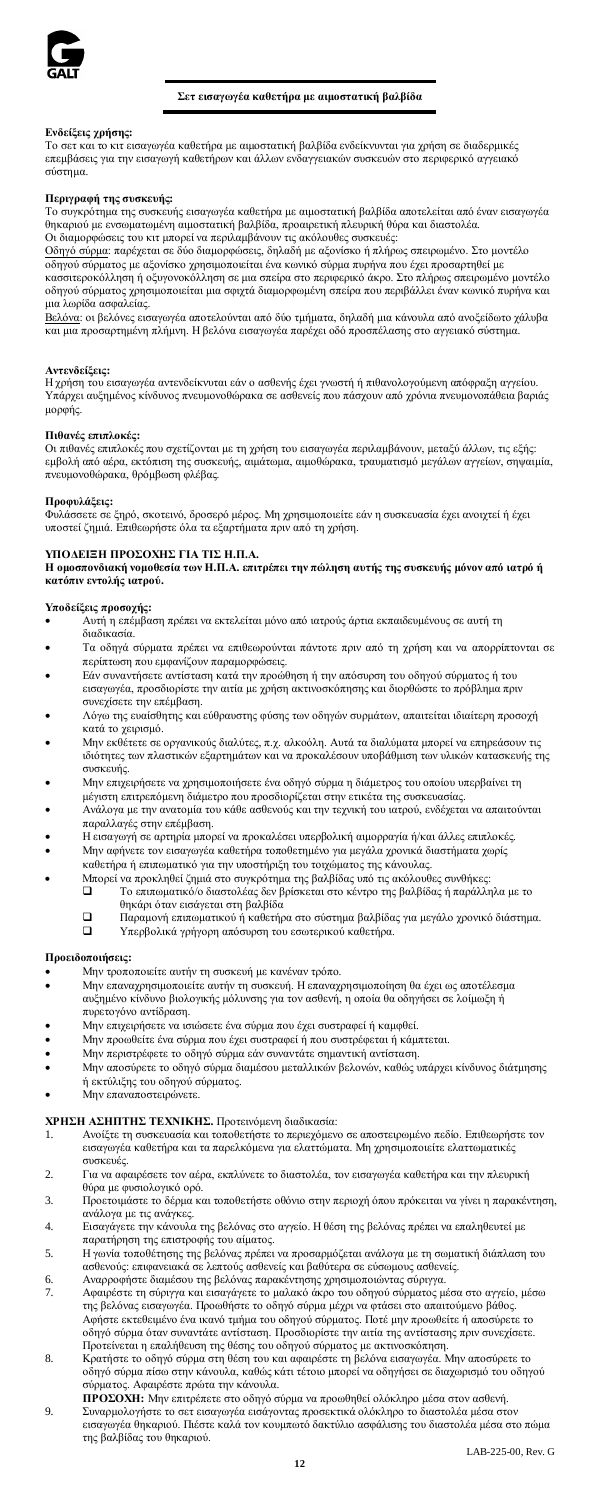

10. Όταν χρησιμοποιείτε εισαγωγέα με πλευρική θύρα, ακολουθήστε την τυπική πρακτική του νοσοκομείου για συνεχή στάγδην έγχυση φυσιολογικού ορού μέσω της πλευρικής θύρας ενόσω ο

- εισαγωγέας με αιμοστατική βαλβίδα βρίσκεται μέσα στο αγγείο.<br>11. Κρατώντας το σετ εισαγωγέα καθετήρα κοντά στο δέρμα, προωθήστε το διαστολέα και το θηκάρι με<br>μια περιστροφική κίνηση πάνω από το οδηγό σύρμα και μέσα στο αγ παρακολούθηση με ακτινοσκόπηση. Η προσάρτηση σφιγκτήρα ή αιμοστατικής λαβίδας στο εγγύς άκρο του οδηγού σύρματος θα αποτρέψει την ακούσια προώθηση του οδηγού σύρματος και την
- πλήρη εισαγωγή του στον ασθενή. 12. Για να αποκολλήσετε το διαστολέα από το πώμα του θηκαριού, σπρώξτε την πλήμνη του διαστολέα προς τη μία πλευρά μέχρι να αποκολληθεί. Αφαιρέστε το διαστολέα αγγείων και το οδηγό σύρμα,
- αφήνοντας το θηκάρι ως αγωγό μέσα στο αγγείο. 13. Εισαγάγετε τον επιλεγμένο εισαγωγέα ή άλλη συσκευή στο θηκάρι χρησιμοποιώντας τις οδηγίες που
- παρέχει ο κατασκευαστής του καθετήρα ή άλλης συσκευής και την τυπική πρακτική του νοσοκομείου. 14. Για να αλλάξετε καθετήρες, αποσύρετε αργά τον καθετήρα από το αγγείο και επαναλάβετε τη διαδικασία εισαγωγής.

**ΠΡΟΣΟΧΗ:** Κατά την αφαίρεση του καθετήρα, αναρροφήστε μέσω της επέκτασης της πλευρικής θύρας για να συλλέξετε ινώδες που μπορεί να έχει εναποτεθεί στο άκρο του θηκαριού. **ΠΡΟΣΟΧΗ:** Όταν το οδηγό σύρμα βρίσκεται μέσα σε ένα αγγείο, μην προωθείτε τον κινητό πυρήνα εάν το άκρο έχει κυρτό σχήμα. Ποτέ μη συστρέφετε και μην πιέζετε τον πυρήνα, καθώς η άσκησ υπερβολικής δύναμης μπορεί να έχει ως αποτέλεσμα τη διάτρηση της σπείρας από τον πυρήνα και την πρόκληση βλάβης στο αγγείο.

- **Εισαγωγή και απόσυρση του επιπωματικού:** 1. Για απόφραξη του θηκαριού, χρησιμοποιήστε επιπωματικό που να έχει ίδιο μέγεθος με το θηκάρι. 2. Για έκπλυση και έγχυση, χρησιμοποιήστε επιπωματικό με μέγεθος μικρότερο κατά μία μονάδα French από το προβλεπόμενο μέγεθος θηκαριού.
- 3. Κρατώντας το θηκάρι στη θέση του, σύρετε το επιπωματικό μέσα από τη βαλβίδα του θηκαριού και πιέστε σταθερά τον κουμπωτό δακτύλιο ασφάλισης μέσα στο πώμα της βαλβίδας του θηκαριού.
- 4. Συνδέστε μια γραμμή έκπλυσης στην επέκταση της πλευρικής θύρας του θηκαριού και εκπλύνετε. 5. Διασφαλίστε στάγδην έγχυση διαλύματος μέσω της επέκτασης της πλευρικής θύρας σύμφωνα με το
- πρωτόκολλο του νοσοκομείου. 6. Κρατώντας το θηκάρι στη θέση του, τοποθετήστε τον αντίχειρα και το δείκτη ανάμεσα στην πλήμνη του θηκαριού και στην πλήμνη του επιπωματικού, πιέστε σταθερά και αποσύρετε. **ΠΡΟΣΟΧΗ:** Κατά την αφαίρεση του επιπωματικού, αναρροφήστε μέσω της επέκτασης της πλευρικής θύρας για να συλλέξετε τυχόν ινώδες που μπορεί να έχει εναποτεθεί στο άκρο του θηκαριού.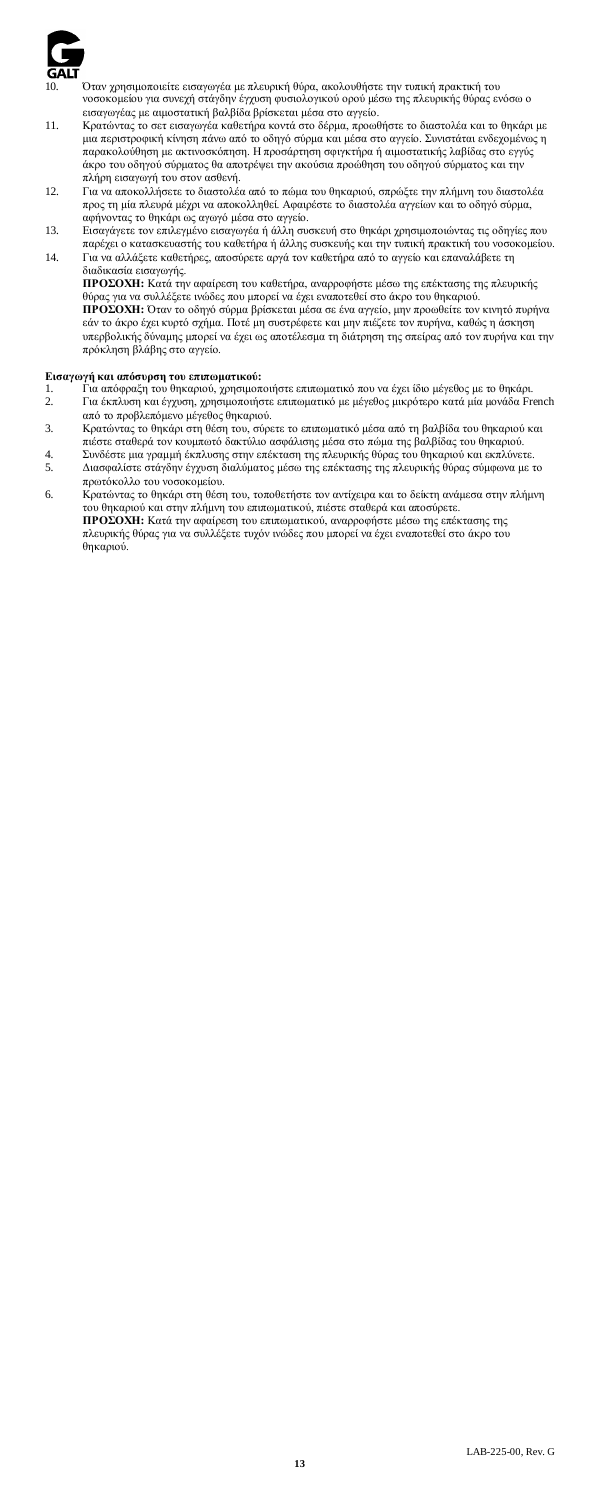

# **Hemosztatikus szeleppel ellátott katéterbevezető készlet**

# **Felhasználási javallatok:**

A hemosztatikus szeleppel ellátott katéterbevezető készlet perkután eljárásokban használatos katéterek és más intravaszkuláris eszközök perifériás érrendszerbe való bevezetésére szolgál.

### **Az eszköz leírása:**

A hemosztatikus szeleppel ellátott katéterbevezető eszköz egységet beépített hemosztatikus szeleppel ellátott bevezetőhüvely, opcionális oldalnyílás és tágító alkotja.

A készlet konfigurációja a következő eszközöket tartalmazhatja:

Vezetődrót: Két konfiguráció létezik: mandrinos vagy teljesen feltekercselt. A mandrinos vezetődrót-szerkezet a disztális végén tekercshez forrasztott vagy hegesztett kúpos belső drótot használ. A teljesen feltekercselt vezetődrót-szerkezet szoros tekercset használ, amely körülvesz egy kúpos magot és egy biztonsági szalagot.<br><u>Tű</u>: A bevezetőtűk két alkotóelemből állnak: egy rozsdamentes acél kanülből és egy ráöntött<br>csatlakozókónuszból. A

### **Ellenjavallatok:**

A bevezetőeszköz alkalmazása ellenjavallt, ha a betegnek ismert vagy gyanított elzáródása van az érben. Súlyos krónikus tüdőbetegségben szenvedő betegnél a pneumotorax fokozott kockázata áll fenn.

**Lehetséges <mark>szövődmények:</mark>**<br>A bevezetőeszköz alkalmazásához kapcsolódó lehetséges szövődmények többek között a következők: légembólia, az eszköz elmozdulása, vérömleny, hemotorax, a nagyerek sérülése, szepszis, pneumotorax, vénatrombózis.

# **Óvintézkedések:**

Száraz, sötét, hűvös helyen tartandó. Ne használja, ha a csomagolás nyitva van vagy sérült. Felhasználás előtt vizsgáljon meg minden alkotóelemet.

# **AMERIKAI EGYESÜLT ÁLLAMOK: FIGYELEM:**

**A szövetségi törvények (USA) értelmében ez az eszköz csak orvos által vagy orvosi rendelvényre értékesíthető.**

### **Figyelem:**

- Ezt az eljárást kizárólag az eljárásban alaposan képzett orvos végezheti el.
- A vezetődrótokat felhasználás előtt rutinszerűen meg kell vizsgálni, és el kell dobni, ha azokon bármilyen elváltozás észlelhető.
- Ha a vezetődrót vagy a bevezetőeszköz előretolása vagy visszahúzása során ellenállást tapasztal, fluoroszkópiával határozza meg annak okát, és szüntesse meg, mielőtt az eljárást folytatná.
- Mivel a vezetődrótok finom és törékeny eszközök, azokat rendkívül körültekintően kell kezelni. • Ne tegye ki szerves oldószereknek, például alkoholnak. Ezek az oldatok befolyásolhatják a műanyag
- alkotóelemek tulajdonságait, ami az eszköz minőségének romlásához vezet. • Ne kísérelje meg a csomagolás címkéjén meghatározott maximális átmérőnél nagyobb vezetődrót
- használatát.
- A beteg egyéni anatómiája és az orvos technikája az eljárás módosítását tehetik szükségessé.
- Az artériába történő bevezetés fokozott vérzést, illetve egyéb szövődményeket okozhat. • Ne hagyja a katéterbevezetőt hosszú ideig a helyén a kanül falát támasztó katéter vagy obturátor

### nélkül.

- A szelepszerelvény a következő körülmények fennállása esetén károsodhat:<br> $\Box$ Az obturátor/tágító nincs középre helyezve a szelepben, vagy nen
- Az obturátor/tágító nincs középre helyezve a szelepben, vagy nem párhuzamos a hüvellyel a szelepbe vezetéskor
	- $\Box$  Az obturátor vagy a katéter hosszú ideig van a szeleprendszerben.<br>
	A helső katétert gyorsan húzta vissza
		- A belső katétert gyorsan húzta vissza.

### **Figyelmeztetések:**

- Az eszköz bármilyen módosítása tilos.<br>Az eszköz újrafelhasználása tilos. Az a
- Az eszköz újrafelhasználása tilos. Az újrafelhasználás a beteg biológiai kontaminációjának nagyobb kockázatával jár, amely fertőzést vagy lázreakciót eredményez.
- Ne kísérelje meg a meghurkolódott vagy meghajlott vezetődrótot kiegyenesíteni.
- Ne toljon előre meghurkolódott vezetődrótot, vagy olyat, amely a beavatkozás közben meghurkolódik vagy meghajlik.
- Ne forgassa a vezetődrótot, ha jelentős ellenállást érez.
- Ne húzza vissza a vezetődrótot fémtűn keresztül, mert a vezetődrót elnyíródhat vagy szétbomolhat. • Tilos újrasterilizálni.

# **ALKALMAZZON STERIL TECHNIKÁT.** A javasolt eljárás:

- 1. Nyissa ki a csomagolást, és tegye annak tartalmát steril területre. Vizsgálja meg a katéterbevezetőt és a tartozékokat, nem hibásak-e. Ne használjon hibás eszközöket.
- 2. A levegő eltávolítása érdekében öblítse át a tágítót, a katéterbevezetőt és az oldalcsatlakozót fiziológiás sóoldattal.
- 
- 3. Készítse elő a bőrt, és tetszés szerinti módszerrel izolálja a tervezett vénapunkció területét. 4. Vezesse a kanültűt az érbe. A tű helyzetét ellenőrizni kell a vér visszafolyásának megfigyelésével. 5. A tű szögét a beteg testfelépítésétől függően kell beállítani: vékony személynél kis mélységben,
	- testesebb felépítésű személynél mélyebben.
- 6. A fecskendővel szívja le a punkciós tűt. 7. Vegye le a fecskendőt, és vezesse be a vezetődrót puha hegyét a bevezetőtűn keresztül az érbe. Tolja előre a vezetődrótot a kívánt mélységig. A vezetődrót megfelelő hosszát hagyja szabadon. Soha nem szabad a vezetődrótot előretolni vagy visszahúzni, ha ellenállást érez. Mielőtt folytatná az eljárást, határozza meg az ellenállás okát. A vezetődrót helyzetének fluoroszkópos ellenőrzése javasolt.
- 8. Tartsa a vezetődrótot a helyén, és húzza ki a bevezetőtűt. Ne húzza vissza a vezetődrótot a kanülbe, mert az a vezetődrót leválását okozhatja. Először a kanült kell eltávolítani. **FIGYELEM**: Ne hagyja, hogy a vezetődrót teljesen a betegbe kerüljön!
- 9. Szerelje össze a bevezetőkészletet úgy, hogy a tágítót óvatosan, teljes hosszában bevezeti a bevezető
- hüvelybe. Erősen nyomja a tágítón lévő rögzítőgyűrűt a hüvely szelepsapkájába. 10. Ha oldalcsatlakozóval használja a bevezetőeszközt, kövesse a szabványos kórházi gyakorlatot, és alkalmazzon folyamatosan csepegő fiziológiás sóoldatot az oldalcsatlakozón keresztül, amíg a hemosztatikus bevezetőeszköz az érben van.
- 11. A katéterbevezető készletet közel tartva a bőrhöz, csavaró mozdulattal, egy egységként tolja előre a tágítót és a hüvelyt a vezetődróton az érbe. Javasolt lehet a fluoroszkópos megfigyelés. Ha kapcsot vagy érfogót helyez a vezetődrót proximális végére, az megakadályozza, hogy a vezetődrót véletlenül
- teljesen hosszában a betegbe jusson. 12. A tágító hüvelysapkáról való leválasztásához tolja a tágító csatlakozását az egyik oldalra, amíg le nem válik. Távolítsa el az értágítót és a vezetődrótot, a hüvelyt az érbe vezető kanülként meghagyva.
- 13. Vezesse be a kiválasztott katétert vagy egyéb eszközt a hüvelybe a katéter vagy egyéb eszköz gyártójának utasításai, illetve a szabványos kórházi gyakorlat szerint.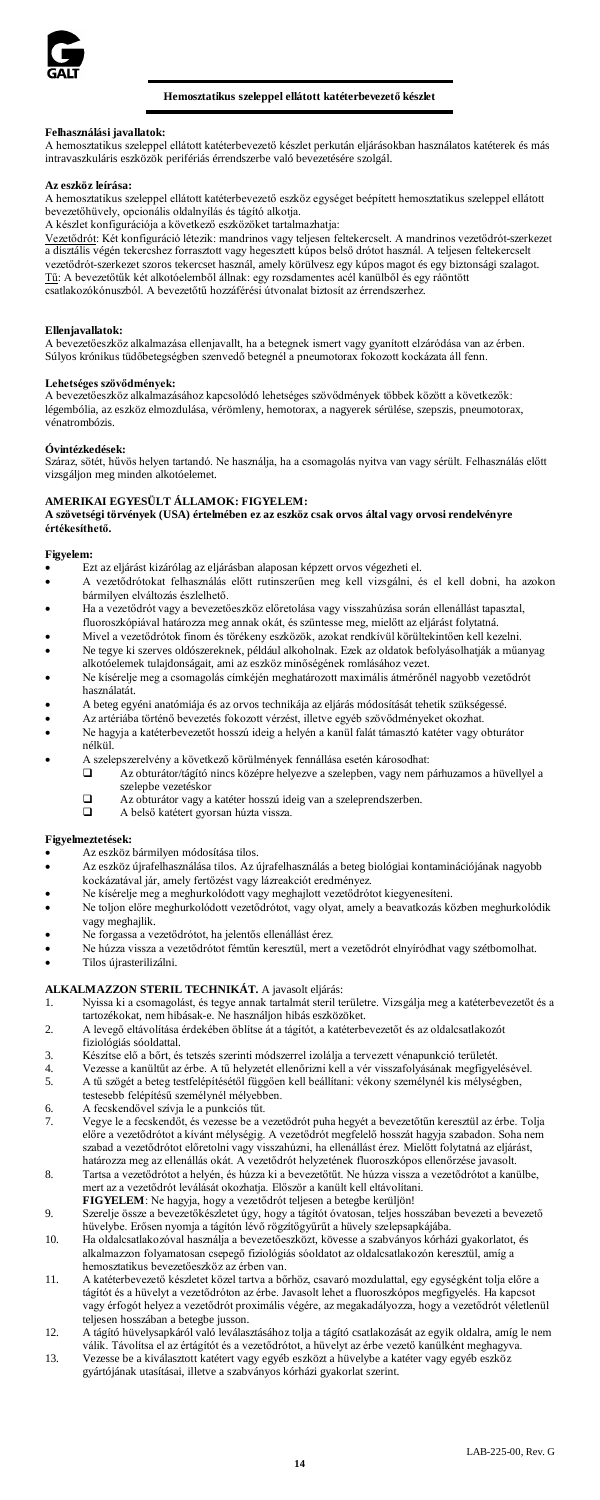

14. A katéterek cseréjéhez lassan húzza vissza a katétert az érből, és ismételje meg a bevezetési eljárást. **FIGYELEM**: A katéter eltávolításakor alkalmazzon szívást az oldalcsatlakozó hosszabbítóján

keresztül, hogy összegyűjtse a hüvely végénél esetleg összegyűlt fibrint.<br>**FIGYELEM:** Ha a vezetődrót érben van, ne tolja előre a mozgatható központi magot, ha a hegy<br>hajlott végű. Soha ne csavarja vagy erőltesse a központ a tekercsen, és megsértheti az eret.

- 
- **OBTURÁTOR, bevezetés és eltávolítás:**<br>1. A hüvely elzárásához használjon a hüvellyel megegyező méretű obturátort.<br>2. Öblítéshez és infúzióhoz használjon a kijelölt hüvely méreténél egy french mérettel kisebb obturátor 3. A hüvelyt a helyén tartva csúsztassa át az obturátort a hüvely szelepén, és erősen nyomja a rögzítőgyűrűt a hüvely szelepsapkájába.
- 4. Csatlakoztasson öblítővezetéket a hüvely oldalcsatlakozójának hosszabbításához, és végezze el az öblítést.
	- 5. A kórházi protokoll szerint kössön be cseppinfúziót az oldalcsatlakozó hosszabbításán keresztül. 6. A hüvelyt a helyén tartva helyezze hüvelyk- és mutatóujját a hüvely és az obturátor csatlakozója közé,

nyomja össze erősen, és húzza ki az obturátort. **FIGYELEM:** A katéter eltávolításakor alkalmazzon szívást az oldalcsatlakozó hosszabbítóján keresztül, hogy összegyűjtse a hüvely végénél esetleg összegyűlt fibrint.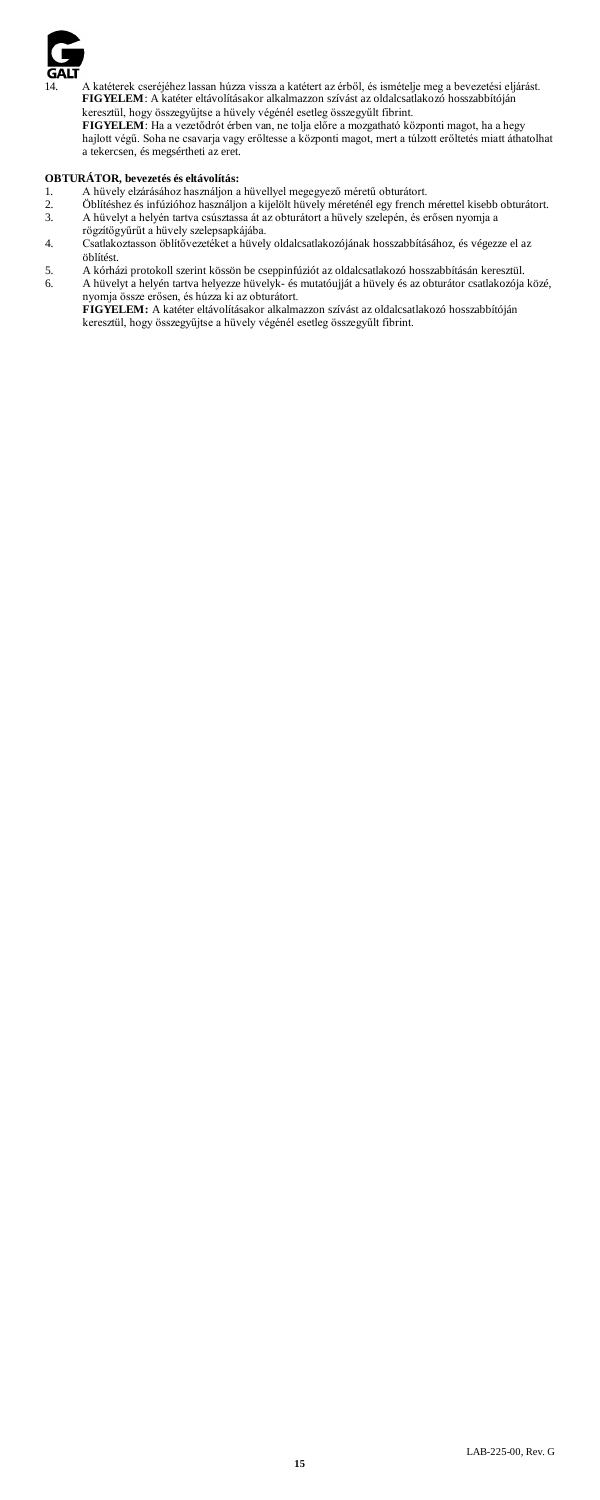

# **Set introduttore per catetere con valvola emostatica**

# **Indicazioni per l'uso:**

Il set introduttore per catetere con valvola emostatica e il kit sono indicati per l'uso in procedure percutanee per introdurre cateteri e altri dispositivi endovascolari nella vascolatura periferica.

**Descrizione del dispositivo:** Il gruppo del dispositivo introduttore per catetere con valvola emostatica è composto da una guaina introduttore con valvola emostatica integrata, dotata di attacco laterale opzionale, e da un dilatatore. Le configurazioni del kit possono includere i dispositivi seguenti:

guida: disponibile in due configurazioni: con mandrino o completamente avvolto a spirale. La costruzione del filo guida con mandrino è basata su un filo interno affusolato che viene saldato su una spirale in corrispondenza dell'estremità distale. La costruzione del filo guida completamente avvolto a spirale è bas su una spirale avvolta strettamente che circonda l'anima affusolata e un nastro di sicurezza.

Ago: gli aghi introduttori sono costituiti da due componenti: una cannula in acciaio inossidabile su un raccordo modellato. L'ago introduttore fornisce un percorso di accesso nel sistema vascolare.

# **Controindicazioni:**

L'uso dell'introduttore è controindicato se il paziente presenta un'ostruzione vascolare nota o sospetta. I pazienti affetti da patologie polmonari croniche gravi presentano un maggiore rischio di pneumotorace.

#### **Complicazioni potenziali:**

Le complicazioni potenziali correlate all'uso dell'introduttore includono, in modo non limitativo, quanto segue: embolia gassosa, spostamento del dispositivo, ematoma, emotorace, trauma ai vasi principali, sepsi, pneumotorace, trombosi venosa.

#### **Precauzioni:**

Conservare in un luogo fresco, asciutto e al riparo dalla luce. Non usare se la confezione è aperta o danneggiata. Prima dell'uso controllare tutti i componenti.

### **PRECAUZIONE PER GLI STATI UNITI**

**La legge federale degli Stati Uniti limita la vendita di questo dispositivo esclusivamente su prescrizione medica.**

#### **Attenzione:**

- Questa procedura deve essere eseguita esclusivamente da medici che abbiano ricevuto una formazione adeguata.
- Prima dell'uso i fili guida devono essere controllati regolarmente ed eliminati qualora presentino deformità.
- Qualora si incontri resistenza durante l'avanzamento o la retrazione del filo guida o dell'introduttore, determinarne la causa in fluoroscopia e correggere il problema prima di proseguire con la procedura. • I fili guida sono essenzialmente delicati e fragili; prestare estrema cautela nel manipolarli.
- Non esporre a solventi organici, come per es. alcool. Tali soluzioni possono influire sulle proprietà dei
- componenti in plastica, causando il degrado del dispositivo. Non tentare di usare un filo guida di diametro superiore al diametro massimo specificato sull'etichetta della confezione.
- L'anatomia individuale del paziente e la tecnica del medico possono richiedere variazioni alla
- procedura. L'introduzione nell'arteria può causare sanguinamento eccessivo e/o altre complicazioni.
- Non lasciare un introduttore per catetere in posizione per periodi di tempo prolungati senza un catetere o un otturatore a supporto della parete della cannula.
- 
- Le seguenti circostanze possono causare danni al gruppo della valvola: L'otturatore/dilatatore non è centrato nella valvola o parallelo alla guaina quando viene inserito nella valvola
	-
	- $\Box$  Otturatore o catetere nel sistema della valvola per periodi prolungati.<br>Catetere interno retratto troppo rapidamente Catetere interno retratto troppo rapidamente.

#### **Avvertenze:**

- Non alterare questo dispositivo in alcun modo.
- Non riutilizzare il dispositivo. Il riutilizzo comporta un maggiore rischio di contaminazione biologica per il paziente, con conseguente infezione e risposta pirogena.
- Non tentare di raddrizzare un filo guida che sia stato attorcigliato o piegato.
- Non fare avanzare un filo guida che sia stato attorcigliato o venga attorcigliato o piegato.
- Se si percepisce una resistenza significativa, non ruotare il filo guida.
- Non retrarre il filo guida attraverso aghi in metallo, onde evitare lacerazioni o lo srotolamento dello stesso.
- Non risterilizzare.

# **ADOTTARE UNA TECNICA STERILE.** Procedura consigliata:

- 1. Aprire la confezione e posizionare il contenuto sul campo sterile. Verificare che l'introduttore per
- catetere e gli accessori non presentino difetti. Non usare dispositivi difettosi. 2. Per rimuovere l'aria, irrigare il dilatatore, l'introduttore per catetere e l'attacco laterale con soluzione fisiologica normale.
- 3. Preparare la cute e posizionare teli sterili attorno al sito previsto per la puntura.
- Inserire la cannula dell'ago nel vaso. Verificare la posizione dell'ago osservando il flusso di ritorno del sangue. 5. Regolare l'angolo dell'ago in base alla corporatura del paziente: superficiale se la persona è magra, più
- profondo se la persona è robusta.
- 6. Aspirare l'ago di puntura utilizzando una siringa.
- 7. Rimuovere la siringa e inserire la punta morbida del filo guida attraverso l'ago introduttore e nel vaso. Fare avanzare il filo guida fino alla profondità richiesta. Lasciare esposta una porzione sufficiente di filo guida. Se si incontra resistenza durante l'avanzamento o la retrazione del filo guida, interrompere la procedura. Prima di procedere, determinare la causa della resistenza. Si consiglia di verificare la posizione del filo guida in fluoroscopia.
- 8. Tenere il filo guida in posizione e rimuovere l'ago introduttore. Non retrarre il filo guida nella cannula, in quanto ciò potrebbe causare la separazione del filo guida. Innanzitutto rimuovere la cannula.

**ATTENZIONE:** non lasciare che il filo guida penetri completamente nel paziente. 9. Montare il set introduttore inserendo con cautela il dilatatore completamente nell'introduttore della

- 
- guaina. Spingere saldamente l'anello a scatto sul dilatatore nel cappuccio della valvola della guaina. 10. Quando si utilizza un introduttore con attacco laterale, attenersi alla pratica ospedaliera standard per l'uso di un gocciolatore continuo di soluzione fisiologica normale attraverso l'attacco laterale mentre l'introduttore emostatico si trova nel vaso.
- 11. Tenere il set introduttore per catetere vicino alla cute e fare avanzare insieme il dilatatore e la guaina<br>
con un movimento di torsione sul filo guida e nel vaso. È consigliabile procedere in osservazione con un movimento di torsione sul filo guida e nel vaso. È consigliabile procedere in osservazi fluoroscopica. Per evitare di fare avanzare inavvertitamente il filo guida completamente nel paziente, applicare un fermaglio o una pinza emostatica all'estremità prossimale del filo guida.
- 12. Per staccare il dilatatore dal cappuccio della guaina, spingere il raccordo del dilatatore su un lato fino a staccarlo. Rimuovere il dilatatore del vaso e il filo guida, lasciando la guaina in posizione nel vaso come condotto.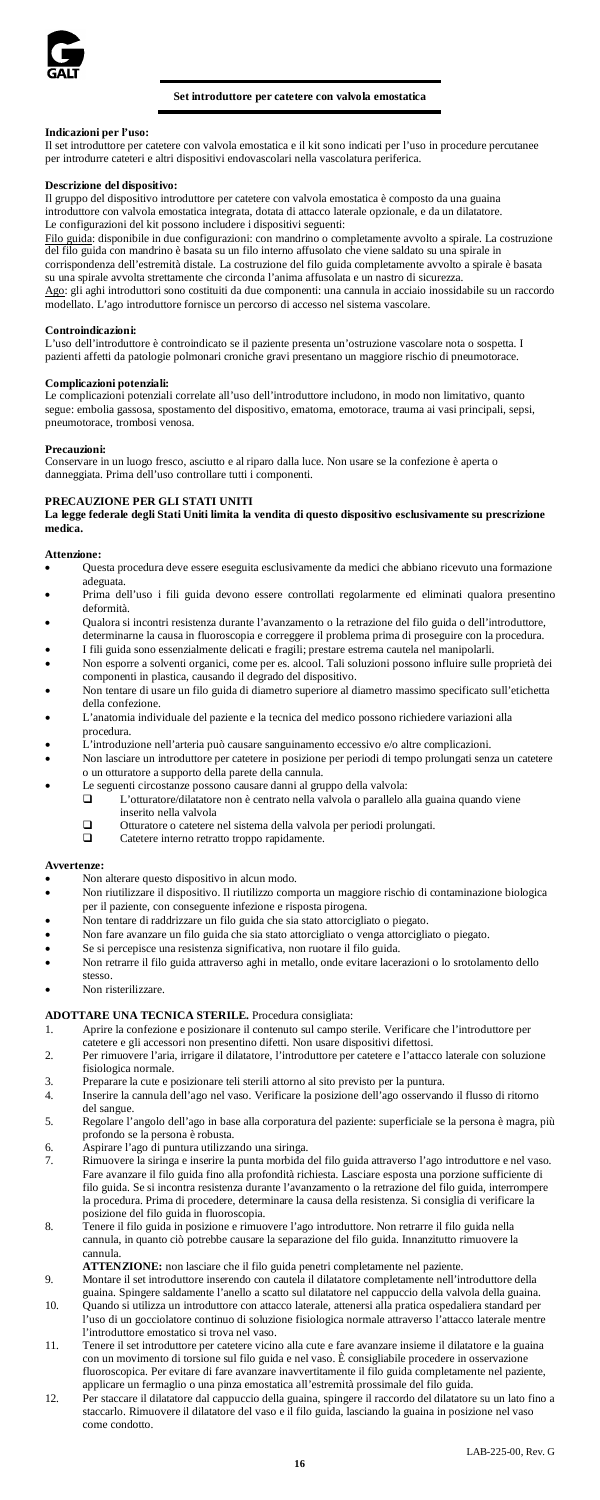

13. Introdurre il catetere o altro dispositivo selezionato nella guaina attenendosi alle istruzioni fornite dal produttore del catetere o altro dispositivo e alla pratica ospedaliera standard.

14. Per sostituire i cateteri, retrarre lentamente il catetere dal vaso e ripetere la procedura di inserimento. **ATTENZIONE:** quando si rimuove il catetere, aspirare attraverso l'estensione dell'attacco laterale per raccogliere la fibrina che potrebbe essersi depositata in corrispondenza della punta della guaina. **ATTENZIONE:** quando il filo guida si trova in un vaso, non fare avanzare l'anima mobile se la punta ha forma curva. Non torcere o forzare l'anima, in quanto una forza eccessiva può causare la penetrazione della spirale e danneggiare il vaso.

# **OTTURATORE, inserimento e retrazione:**

- 
- 1. Per l'occlusione della guaina, usare un otturatore delle stesse dimensioni della guaina. 2. Per l'irrigazione e l'infusione, usare un otturatore più piccolo di 1 French rispetto alle dimensioni della
- guaina. 3. Tenere la guaina in posizione, fare scorrere l'otturatore attraverso la valvola della guaina e spingere saldamente l'anello a scatto nel cappuccio della valvola della guaina. 4. Collegare una linea di irrigazione all'estensione dell'attacco laterale e irrigare.
- 
- 5. Collocare un gocciolatore di infusione attraverso l'estensione dell'attacco laterale in base al protocollo ospedaliero.

6. Tenere la guaina in posizione, posizionare il pollice e l'indice tra il raccordo della guaina e quello<br>dell'otturatore, comprimere saldamente e retrarre.<br>**ATTENZIONE:** quando si rimuove l'otturatore, aspirare attraverso

per raccogliere la fibrina che potrebbe essersi depositata in corrispondenza della punta della guaina.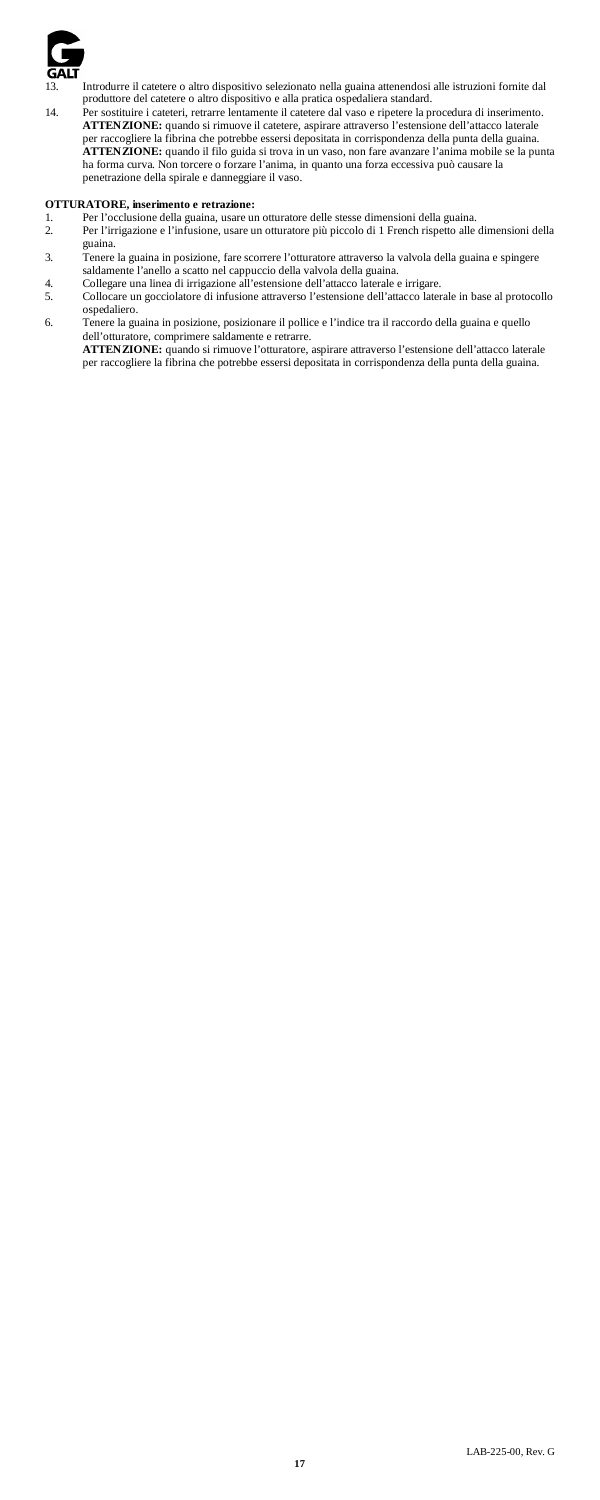

# **Innføringssett til hemostaseventilkateter**

# **Bruksindikasjoner:**

Innføringssettet- og pakken til hemostaseventilkateter er indisert for bruk i perkutane prosedyrer for å innføre katetere og andre intravaskulære enheter i perifere blodkar.

### **Beskrivelse av enheten:**

Hemostasekateter innføringsenheten med ventil består av en hylseinnføring med integrert hemostaseventil, en ekstra sideport og en dilator.

Sammensetningen av settet kan inneholde følgende enheter:<br><u>Ledevaie</u>r: Den kommer i to utgaver: Spindel eller fullt spolet. Spindelledevaier benytter en avsmalnet kjerne<br>som er loddet eller sveiset på en spole i den distal en stramt viklet spole som omslutter en avsmalnet kjerne og et sikkerhetsbånd.

Nål: Innføringsnålene består av to deler: en kanyle i rustfritt stål med en formet hylse. Innføringsnålen oppretter tilgang til blodkar.

**Kontraindikasjoner:** Bruk av innføringsenheten er kontraindisert hvis pasienten har en kjent eller mistenkt obstruksjon i blodkaret. Det er økt risiko for pneumotoraks for pasienter som har en alvorlig kronisk lungesykdom.

### **Potensielle komplikasjoner:**

De potensielle komplikasjonene som gjelder bruk av innføringsenhet omfatter, men er ikke begrenset til, følgende: luftemboli, forskyvning av enheten, hematom, hemotoraks, skade på store blodkar, sepsis, pneumotoraks, venetrombose.

#### **Forholdsregler:**

Oppbevares på et tørt, mørkt og kjølig sted. Må ikke brukes hvis pakningen er åpnet eller skadet. Inspiser alle komponentene før bruk.

#### **USA FORSIKTIG**

**Amerikansk føderal lov begrenser salget av denne enheten til salg fra eller på ordre fra en lege.**

# **Forsiktig:**

- Denne prosedyren må kun utføres av leger som har fått grundig opplæring i denne prosedyren.
- Ledevaiere må inspiseres rutinemessig før bruk og kastes hvis det finnes deformiteter i ledevaieren.
- Hvis man møter motstand når man fører frem eller trekker tilbake ledevaieren eller innføringsenheten,
- må årsaken finnes ved fluoroskopi og korrigeres før man fortsetter med prosedyren. På grunn av ledevaierens delikate og skjøre natur må man utvise spesiell forsiktighet ved håndteringen.
- Må ikke utsettes for organiske løsemidler, f.eks. alkohol. Disse løsningene kan påvirke egenskapene til
- plastkomponentene og føre til nedbrytning av enheten. Forsøk ikke å bruke en ledevaier over den maksimale diameteren angitt på pakningen.
- Individuell pasientanatomi og legeteknikk kan kreve avvik i prosedyren.
- Innsetting i arterien kan føre til betydelig blødning og/eller andre komplikasjoner.
- Etterlat ikke en kateterinnføringsenhet på plass i lengre perioder uten et kateter eller en obturator til å støtte kanyleveggen.
- 
- Skader på ventilenheten kan oppstå under følgende forhold: Obturator/dilator er ikke sentrert i ventilen eller parallell med hylsen når satt inn i ventilen Obturator eller kateter befinner seg i ventilsystemet i lengre perioder. Det innvendige kateteret trekkes tilbake for raskt.
	-

#### **Advarsler:**

- Denne enheten må ikke endres på noen måte.<br>• Denne enheten må ikke gjenhuikes. Gjenhui
- Denne enheten må ikke gjenbrukes. Gjenbruk vil gi økt biokontamineringsrisiko for pasienten som kan føre til infeksjoner eller pyrogeniske reaksjoner.
- Forsøk ikke å rette ut en vaier som har blitt knekt eller bøyd.
- Før ikke inn en ledevaier som er knekt eller blir knekt eller bøyd.
- Roter ikke ledevaieren dersom du føler betydelige motstand.
- Trekk ikke tilbake ledevaieren gjennom metallnåler, ledevaieren kan kuttes eller rakne.
- Må ikke steriliseres på nytt.

# **BRUK STERIL TEKNIKK,** en foreslått prosedyre:

- 1. Åpne pakningen og plasser innholdet på et sterilt område. Inspiser kateterinnføringsenheten og tilbehøret for defekter. Bruk ikke defekte enheter.
- 
- 2. For å fjerne luft skylles dilatoren, kateterinnføringsenheten og sideporten med vanlig saltoppløsning. 3. Klargjør huden og draper i området for planlagt punksjon.
- 
- 4. Sett inn nålekanylen i blodkaret. Nåleposisjonen bør kontrolleres ved å observere blodreturen. 5. Vinkelen på nålen må justeres avhengig av pasientens kroppsbygning. grunt i en tynn person, dypere i en kraftig person.
- 6. Aspirer punkteringsnålen med en sprøyte.
- 7. Fjern sprøyten og sett inn den myke spissen på ledevaieren gjennom innføringsnålen nålen og inn i blodkaret. Før ledevaieren inn til ønsket dybde. La en passende del av ledevaieren være eksponert. Ledevaieren må aldri føres frem eller trekkes tilbake hvis man møter motstand. Bestem årsaken til motstanden før du fortsetter. Fluoroskopisk kontroll av ledevaierplasseringen foreslås.
- 8. Hold ledevaieren på plass og fjern innføringsnålen. Trekk ikke tilbake ledevaieren i kanylen, da dette kan føre til separasjon av ledevaieren. Kanylen må fjernes først. **FORSIKTIG:** La ikke ledevaieren føres helt inn i pasienten
- 9. Monter innføringssettet ved forsiktig å sette dilatoren helt inn i hylseinnføringsenheten. Skyv
- festeringen på dilatoren fast inn i hylseventilhetten. 10. Ved bruk av en innføringsenhet med en sideport må standard sykehuspraksis følges for bruk av kontinuerlig drypp med vanlig saltoppløsning via sideporten mens hemostaseinnføringsenheten er i blodkaret.
- 11. Før inn dilatoren og hylsen sammen med en vridende bevegelse over ledevaieren og inn i blodkaret mens du holder kateterinnføringsenheten nær huden. Fluoroskopisk observasjon kan være tilrådelig. Dersom du fester en klemme eller hemostat til den proksimale enden på ledevaieren, vil dette hindre utilsiktet fremføring av ledevaieren helt inn i pasienten.
- 12. For å løsne dilatoren fra hylsehetten skyver du dilatorenheten til den ene siden til den løsner. Fjern ledevaieren og blodkardilatoren og etterlat hylsen som en kanal inn i blodkaret.
- 13. Før inn det valgte kateteret eller en annen enhet i hylsen ved å følge instruksjonene fra produsenten av kateteret eller en annen enhet og standard sykehuspraksis. 14. For å skifte katetere trekker du kateteret langsomt ut av blodkaret og gjentar innsettingsprosedyren.
- **FORSIKTIG:** Når du fjerner kateteret, må du aspirere via sideportforlengelsen for å samle opp fibrin som kan ha blitt avsatt på spissen av hylsen.

**FORSIKTIG:** Når ledevaieren befinner seg i et blodkar, må du ikke føre den bevegelige kjernen frem<br>hvis spissen er i en buet form. Vri eller tving aldri kjernen, fordi for stor kraft kan føre til at den hvis spissen er i en buet form. Vri eller tving aldri kjernen, fordi for stor kraft kan føre t trenger gjennom spolen og skader blodkaret.

**OBTURATOR, innsetting og fjerning:** 1. Ved okklusjon av hylsen kan du bruke en obturator av samme størrelse som hylsen. 2. For å foreta spyling og infusjon kan du bruke en obturator med én fransk størrelse mindre enn den aktuelle hylsestørrelsen.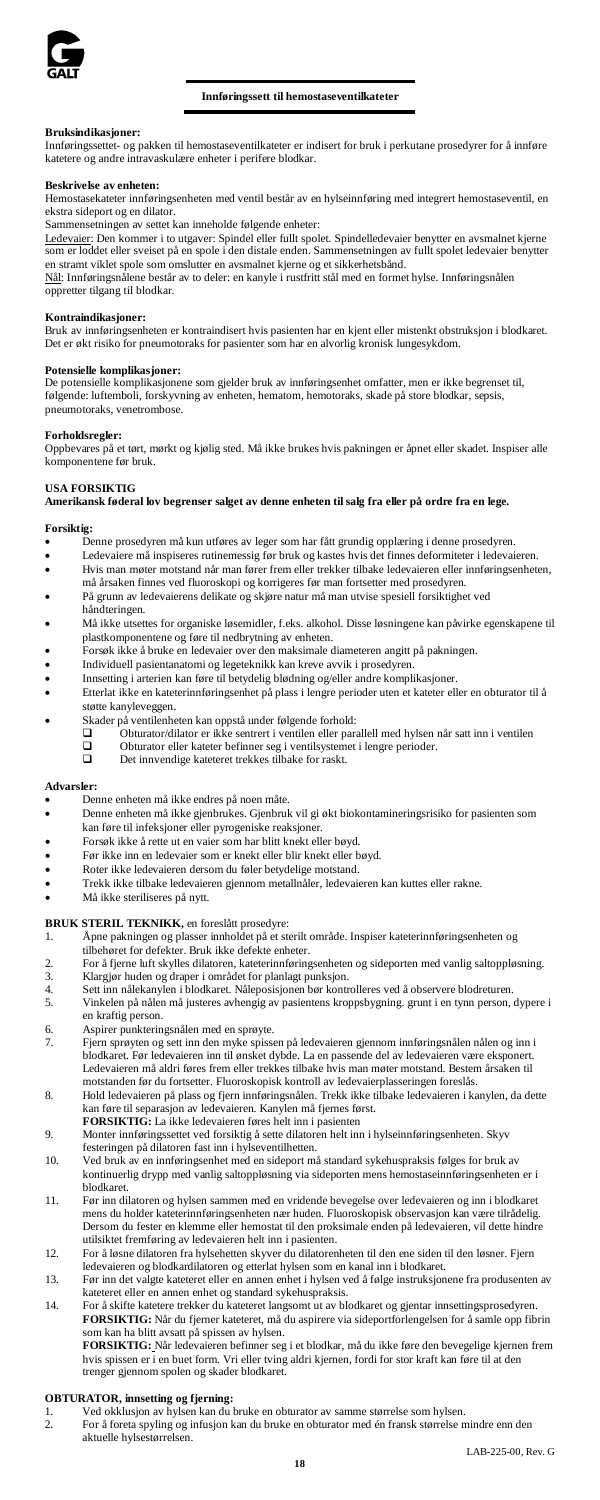

3. Mens du holder hylsen på plass, skyver du obturatoren gjennom hylseventilen og skyver festeringen inn i hylseventilhetten.

- 
- 

4. Fest en skylleledning til sideportforlengelsen i hylsen og skyll.<br>
5. Opprett et infusjonsdrypp via sideportforlengelsen i henbold til sykehusprotokollen.<br>
6. Mens du holder hylsen på plass, plasserer du tommelen og pek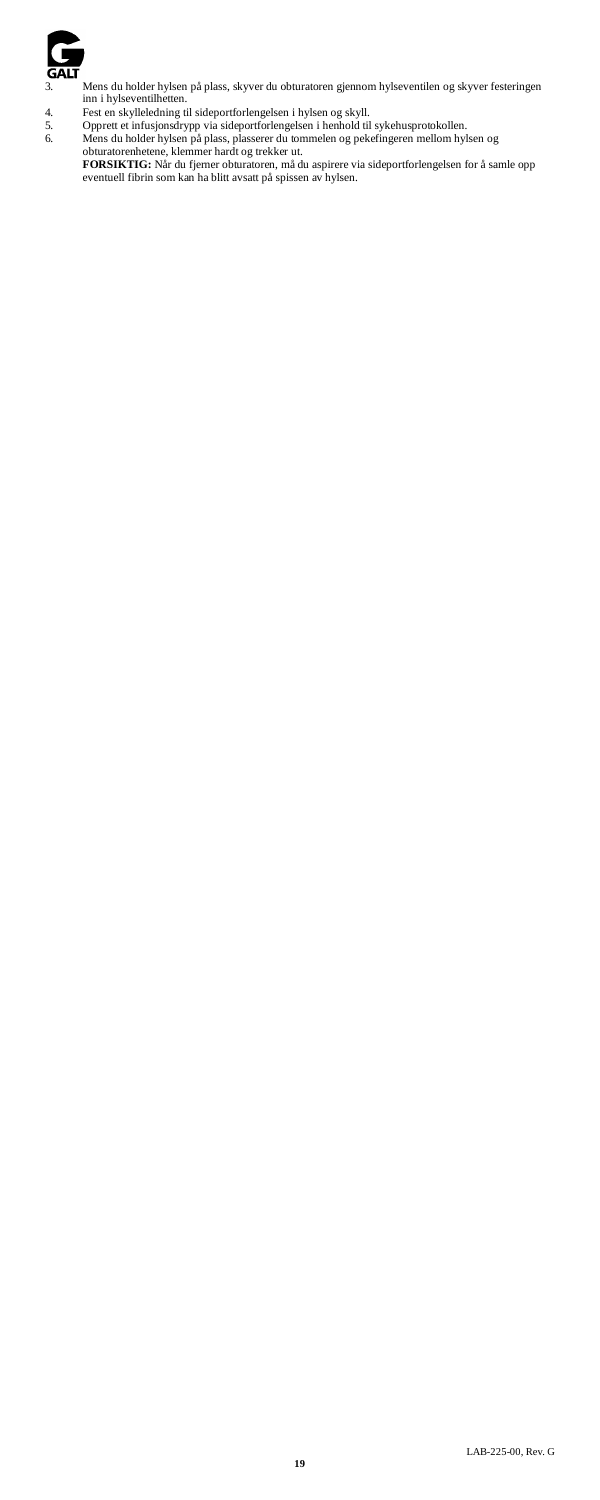

# **Conjunto de Introdutor de Cateteres Com Válvula Hemostática**

# **Indicações de utilização:**

O Conjunto de Introdutor de Cateteres Com Válvula Hemostática e o kit destinam-se a ser utilizado em procedimentos percutâneos para introduzir cateteres e outros dispositivos intravasculares nos vasos periféricos.

#### **Descrição do dispositivo:**

O conjunto do dispositivo do Introdutor de Cateteres Com Válvula Hemostática consiste numa bainha introdutora com uma válvula hemostática integrada, com uma porta lateral opcional e um dilatador.

As configurações do kit poderão incluir os seguintes dispositivos:<br><u>Fio-guia</u>: Existem duas configurações; Mandril ou Completamente Enrolado. A construção do fio-guia<br>Mandril utiliza um fio de núcleo cónico que é soldado a fio-guia Completamente Enrolado utiliza uma espiral enrolada que circunda um núcleo cónico e uma fita de

segurança.<br><u>Agulha</u>: As agulhas do introdutor são constituídas por dois componentes: uma cânula em aço inoxidável com um conector demasiado moldado. A agulha do introdutor fornece um caminho de acesso para os vasos.

# **Contra-indicações:**

A utilização do introdutor está contra-indicada se o doente tiver uma obstrução conhecida ou uma suspeita de obstrução no vaso. O risco de ocorrência de pneumotórax no doente que sofra de doença pulmonar crónica grave é m

### **Potenciais complicações:**

As potenciais complicações relacionadas com a utilização do introdutor incluem, entre outras: embolia gasosa, deslocamento do dispositivo, hematoma, hemotórax, trauma dos vasos principais, sepsia, pneumotórax, trombose da veia.

**Precauções:** Guarde num local seco, escuro e fresco. Não utilize se a embalagem estiver aberta ou danificada. Inspeccione todos os componentes antes de os utilizar.

# **PRECAUÇÃO PARA OS EUA**

**A lei federal dos EUA só permite a venda deste dispositivo a médicos ou mediante receita médica.**

# **Cuidados a ter:**

- Este procedimento só deve ser realizado por médicos com a devida formação.
- Os fios-guia devem ser rotineiramente inspeccionados antes de serem utilizados e eliminados se apresentarem qualquer deformação.<br>Se o utilizador sentir resistência ao a
- sentir resistência ao avançar ou retirar o fio-guia ou o introdutor, determine a causa por fluoroscopia e corrija-a antes de continuar o procedimento.
- Devido à natureza delicada e frágil dos fios-guia, deve ter cuidados adicionais no seu manuseamento. • Não exponha a solventes orgânicos como, por exemplo, álcool. Essas soluções podem afectar as
- propriedades dos componentes de plástico resultando na degradação do dispositivo. • Não tente utilizar um fio-guia com um diâmetro máximo superior ao especificado no rótulo da embalagem.
- A anatomia individual do doente e a técnica utilizada pelo médico poderão exigir variações no procedimento.
- A introdução na artéria pode provocar hemorragia excessiva e/ou outras complicações.
- Não deixe um introdutor de cateteres colocado durante longos períodos de tempo sem utilizar um cateter ou um obturador para suportar a parede da cânula.
- Poderão ocorrer danos no conjunto da válvula nas seguintes circunstâncias:<br>
 O obturador/dilatador não está centrado na válvula ou paralelo à ba
	- O obturador/dilatador não está centrado na válvula ou paralelo à bainha quando é introduzido na válvula
	- Obturador ou cateter no sistema da válvula durante longos períodos de tempo. O cateter interior é retirado demasiado depressa.
	-

### **Advertências:**

- Não modifique este dispositivo de forma alguma.
- Não reutilize este dispositivo. A reutilização resultará num maior risco de biocontaminação para o doente resultando em infecção ou resposta pirogénica.
- Não tente endireitar um fio que tenha sido torcido ou dobrado.
- Não avance um fio-guia que esteja torcido ou que fique torcido ou dobrado.
- Não rode o fio-guia se sentir resistência significativa.
- Não retire o fio-guia através de agulhas metálicas; o fio-guia poderá fracturar-se ou desfazer-se. • Não reesterilize.

# **UTILIZE UMA TÉCNICA ESTERILIZADA.** Uma sugestão de procedimento:

- 1. Abra a embalagem e coloque o conteúdo no campo esterilizado. Inspeccione o introdutor de cateteres e acessórios para detectar eventuais defeitos. Não utilize quaisquer dispositivos defeituosos.
- 2. Para remover o ar, irrigue o dilatador, introdutor de cateteres e porta lateral com solução salina normal.<br>3. Prepare a pele e coloque um pano cirúrgico na área prevista para a punção venosa, conforme 3. Prepare a pele e coloque um pano cirúrgico na área prevista para a punção venosa, conforme
- pretendido. 4. Introduza a cânula de agulha no vaso. A posição da agulha deve ser verificada através da observação
- do retorno do sangue. 5. O ângulo da agulha deve ser ajustado em função da constituição do doente: menos profundo numa
- pessoa magra, mais profundo numa pessoa forte. 6. Aspire a agulha de punção utilizando uma seringa.
- 
- Retire a seringa e introduza a ponta mole do fio-guia no vaso, através da agulha introdutora. Avance o fio-guia até à profundidade necessária. Deixe uma parte adequada do fio-guia exposta. Em circunstância alguma deve avançar ou retirar o fio-guia se sentir resistência. Determine a causa da
- resistência antes de continuar. Sugere-se a verificação fluoroscópica da localização do fio-guia. 8. Segure o fio-guia no devido lugar e retire a agulha introdutora. Não retire o fio-guia de volta para dentro da cânula, pois pode resultar na separação do fio-guia. Primeiro, deve retirar a cânula.
- **CUIDADO:** Não permita que o fio-guia avance totalmente para dentro do corpo do doente. 9. Monte o conjunto do introdutor introduzindo com cuidado a totalidade do dilatador na bainha introdutora. Empurre firmemente a anilha de encaixe no dilatador para dentro da tampa da válvula da bainha.
- 10. Quando utilizar um introdutor com porta lateral, siga a prática hospitalar padrão para um gotejamento contínuo de solução salina normal através da porta lateral, com o introdutor hemostático no vaso.
- 11. Enquanto segura o conjunto de introdutor de cateteres próximo da pele, avance o dilatador e a bainha em conjunto com um movimento de torção sobre o fio-guia e para dentro do vaso. Poderá ser aconselhável recorrer à observação fluoroscópica. Se fixar uma pinça hemostática na extremidade proximal do fio-guia, vai impedir o avanço inadvertido da totalidade do fio-guia para dentro do doente.
- 12. Para separar o dilatador da tampa da bainha, empurre o conector do dilatador para um lado até ficar
- separado. Retire o dilatador de vasos e o fio-guia, deixando a bainha como canal para o vaso.<br>13. Introduza o cateter ou outro dispositivo seleccionado na bainha seguindo as instruções fornecidas pelo<br>fabricante do cateter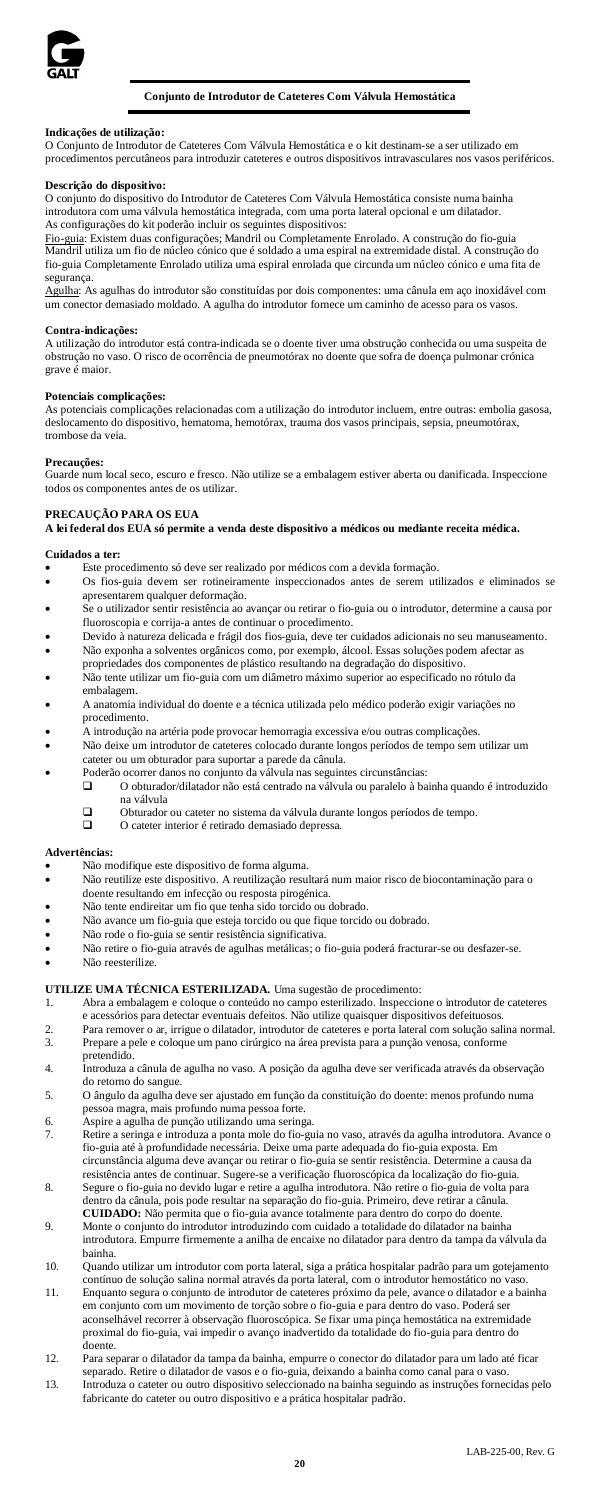

14. Para mudar de cateter, retire lentamente o cateter do vaso e repita o procedimento de introdução. **CUIDADO:** Quando retirar o cateter, aspire através da extensão da porta lateral para recolher

qualquer fibrina que se possa ter depositado na ponta da bainha. **CUIDADO:** Quando o fio-guia estiver num vaso, não avance o núcleo amovível se a ponta estiver curvada. Nunca torça nem force o núcleo porque uma força excessiva pode fazê-lo penetrar a espiral e danificar o vaso.

- **Introdução e remoção do OBTURADOR:**<br>1. Para a oclusão da bainha, utilize um obturador do mesmo tamanho que a bainha.
- 2. Para efeitos de irrigação e perfusão, utilize um obturador de um tamanho Fr inferior ao tamanho da bainha.
- 3. Enquanto segura a bainha no devido lugar, deslize o obturador através da válvula da bainha e empurre
- firmemente a anilha de encaixe para dentro da tampa da válvula da bainha. 4. Fixe uma linha de irrigação na extensão da porta lateral da bainha e proceda à irrigação.
- 5. Estabeleça um gotejamento de perfusão através da extensão da porta lateral de acordo com o protocolo hospitalar.
- 6. Enquanto segura a bainha no devido lugar, coloque o polegar e o dedo indicador entre os conectores da bainha e do obturador, aperte bem e retire o obturador. **CUIDADO:** Quando retirar o obturador, aspire através da extensão da porta lateral para recolher qualquer fibrina que se possa ter depositado na ponta da bainha.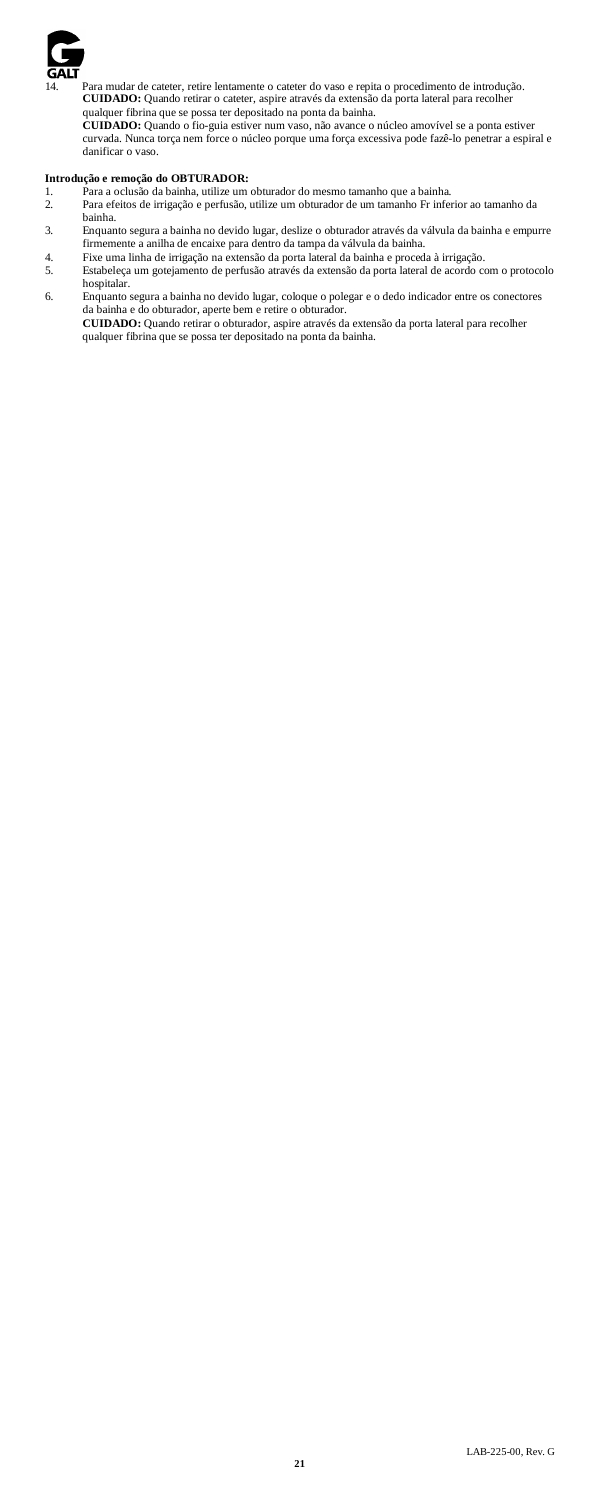

# **Conjunto de introductor de catéter para válvula de hemostasia**

#### **Indicaciones de us**

El conjunto y kit de introductor de catéter para válvula de hemostasia está indicado para uso en procedimientos percutáneos con el objeto de introducir catéteres y otros dispositivos intravasculares en la vasculatura periférica.

#### **Descripción del dispositivo:**

El conjunto de introductor de catéter para válvula de hemostasia consiste en un introductor de funda con una válvula de hemostasia integrada, un puerto lateral opcional y un dilatador. Los distintos modelos de kit pueden incluir los siguientes dispositivos:

Alambre guía: se encuentra disponible en dos modelos, de mandril o completamente helicoidal. El modelo de ambre guía de mandril emplea un alambre de núcleo cónico soldado a una espiral que se encuentra en el extremo distal. El modelo de alambre guía completamente helicoidal emplea una espiral enrollada con firmeza que rodea un núcleo cónico y una cinta de seguridad.

Aguja: las agujas introductoras están compuestas de dos piezas, una cánula de acero inoxidable y un conector<br>sobremoldeado. La aguja introductora proporciona una ruta de acceso hacia la vasculatura.

### **Contraindicaciones:**

El uso del introductor está contraindicado en pacientes con obstrucción conocida o presunta del vaso sanguíneo. Existe un mayor riesgo de neumotórax para el paciente con neumopatía crónica grave.

### **Posibles complicaciones:**

Las posibles complicaciones en relación con el uso del introductor incluyen, entre otras, las siguientes: embolia gaseosa, desplazamiento del dispositivo, hematoma, hemotórax, traumatismo de los vasos sanguíneos principales, septicemia, neumotórax y trombosis de la vena.

#### **Precauciones:**

Guardar en un lugar seco, oscuro y frío. No utilizar si el envase está abierto o dañado. Inspeccionar todos los componentes con anterioridad a su

# **AVISO PARA EE. UU.:**

**Las leyes federales de los Estados Unidos restringen la venta de este dispositivo a médicos o a una orden facultativa.**

# **Avisos:**

- Este procedimiento únicamente deben llevarlo a cabo médicos con la debida formación en dicho procedimiento.
- Los alambres guía deben inspeccionarse de manera sistemática antes de su uso y desecharse en caso de encontrar algún tipo de deformación en los mismos.
- Si al avanzar o extraer el alambre guía o el introductor se encontrara algún tipo de resistencia,
- determine la causa mediante radioscopia y corríjala antes de continuar con el procedimiento. • Debido a la naturaleza delicada y frágil de los alambres guía, estos deben manipularse con extremo
- cuidado.<br>No expor er a disolventes orgánicos, por ejemplo alcohol. Estas soluciones pueden afectar a las
- propiedades de los componentes plásticos, lo que daría como resultado la degradación del dispositivo. No intente utilizar un alambre guía con un diámetro mayor del especificado en la etiqueta del envase. Las características anatómicas propias del paciente y la técnica del especialista pueden hacer
- necesarias ciertas variaciones operativas.
- La inserción en la arteria puede provocar una hemorragia excesiva u otras complicaciones
- No dejar en posición un introductor de catéteres durante periodos prolongados sin el catéter o un obturador que soporte la pared de la cánula.
- Pueden producirse daños al conjunto de la válvula en las siguientes circunstancias:
	- El obturador o dilatador no está centrado en la válvula o no está paralelo a la funda cuando se inserta en la válvula.
	- **D** Presencia del obturador o del catéter en el sistema de la válvula durante periodos prolongados.<br>El catéter interno se retira muy ránidamente El catéter interno se retira muy rápidamente.

#### **Advertencias:**

- No alterar el dispositivo de ninguna forma.
- No reutilizar el dispositivo. Su reutilización aumentará el riesgo de biocontaminación para el paciente, lo que puede dar lugar a una infección o a una respuesta pirógena.
- No intentar enderezar un alambre que se haya doblado o torcido.
- No avanzar un alambre guía que esté doblado o que se haya doblado o torcido.
- No girar el alambre guía si se encuentra una resistencia importante.
- No retirar el alambre guía a través de agujas metálicas; el alambre guía podría cortarse o desenrollarse. No reesterilizar

- **USAR UNA TÉCNICA ESTÉRIL.** Se sugiere el siguiente procedimiento: 1. Abra el envase y coloque el contenido sobre el campo estéril. Inspeccione posibles defectos en el introductor del catéter y en el resto de los accesorios. No utilice dispositivos defectuosos. 2. Con objeto de extraer el aire, lave el dilatador, el introductor del catéter y la lumbrera lateral con
- solución salina isotónica.
- 3. Prepare la piel y coloque paños quirúrgicos en la zona prevista para la punción, según se desee.
- Inserte la cánula de la aguja en el vaso. La posición de la aguja debe verificarse con la observación del retorno sanguíneo. 5. El ángulo de la aguja debe ajustarse teniendo en cuenta la constitución del paciente: poco profundo en
- una persona delgada, y más profundo en una persona de complexión gruesa.
- 6. Aspire la aguja de punción con una jeringa.
- 7. Retire la jeringa e inserte la punta blanda del alambre guía a través de la aguja introductora al interior del vaso. Avance el alambre guía hasta la profundidad necesaria. Deje expuesto una cantidad adecuada de alambre guía. En caso de encontrar algún tipo de resistencia, el alambre guía no debe ni avanzarse ni extraerse. Determine la causa de la resistencia antes de continuar. Se sugiere emplear radioscopia para la verificación de la ubicación del alambre guía.
- 8. Sujete en posición el alambre guía y retire la aguja introductora. No retire el alambre guía al interior de la cánula ya que esto podría provocar la separación del alambre guía. La cánula debe retirarse en primer lugar.<br>**AVISO:** No permita que el alambre guía se introduzca por completo en el paciente.<br>9. Monte el conjunto de introductor; para ello inserte con cuidado el dilatador completamente en el
	-
- introductor de funda. Presione con firmeza el anillo de ajuste del dilatador al interior del tapón de la válvula de la funda.
- 10. Si se emplea un introductor con lumbrera lateral, siga el procedimiento habitual del centro para el us de un goteo continuo de solución salina isotónica a través de dicha lumbrera mientras el introductor de hemostasia se encuentra dentro del vaso.
- 11. Mientras sostiene el conjunto de introductor del catéter cerca de la piel, avance el dilatador y la funda conjuntamente con un movimiento de giro alrededor del alambre guía y hacia el interior del vaso. Es aconsejable llevar a cabo esta operación con referencia radioscópica. Si coloca una pinza o pinza hemostática en el extremo proximal del alambre guía, evitará avanzar por completo, y de forma inadvertida, el alambre guía hacia el interior del paciente.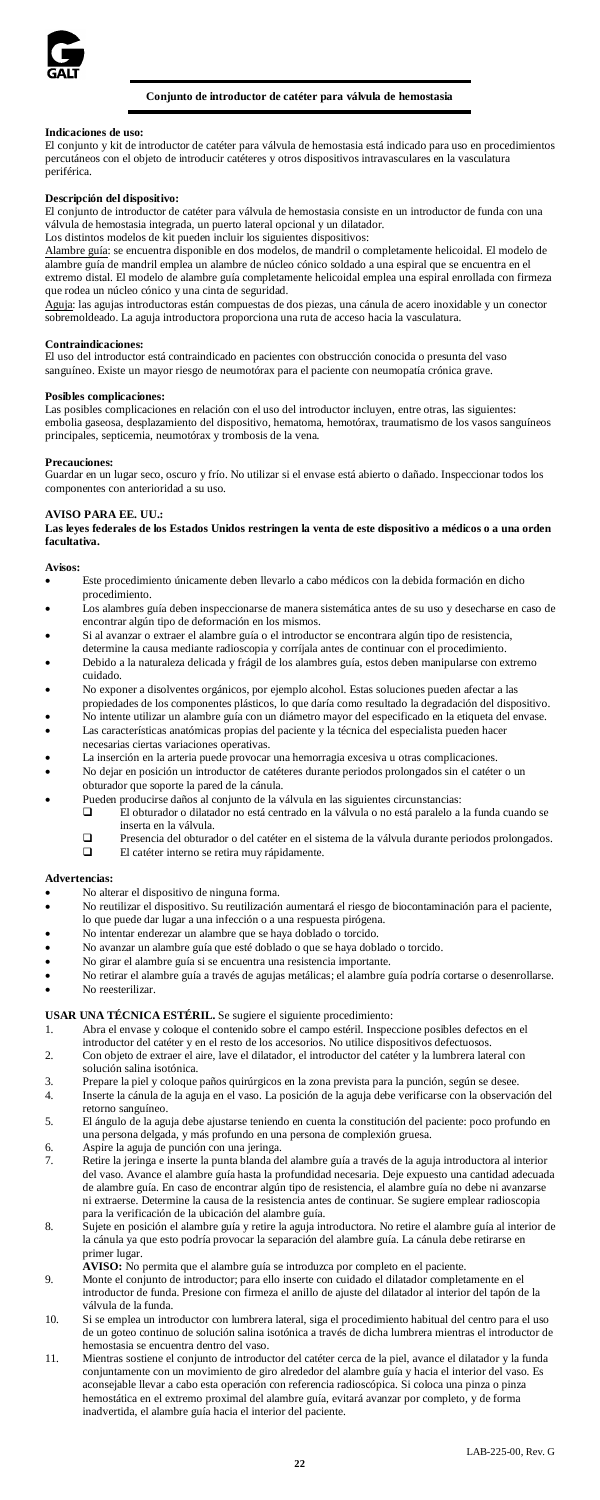

- 12. Para separar el dilatador del tapón de la funda, empuje el conector del dilatador hacia un lado hasta que se separe. Retire el alambre guía y el dilatador de vasos, dejando la funda como un conducto dentro del vaso.
- 13. Introduzca el catéter seleccionado u otro dispositivo en la funda de acuerdo con las instrucciones
- proporcionadas por el fabricante del catéter o dispositivo, y los procedimientos habituales del centro.<br>14. Para cambiar los catéteres, retire lentamente el catéter del vaso y repita el procedimiento de inserción.<br>14 **AVIS** fibrina que pudiera haberse depositado en la punta de la funda.

**AVISO:** Cuando el alambre guía se encuentre en el interior de un vaso, no avance el núcleo móvil si la punta presenta forma curvada. No retuerza ni fuerce nunca el núcleo, ya que una fuerza excesiva podría provocar que penetrara la espiral y dañara el vaso.

- **OBTURADOR, inserción y retirada:** 1. Para la oclusión de la funda, utilice un obturador del mismo tamaño que esta.
- 2. Para el lavado e infusión, utilice un obturador de un tamaño French más pequeño que el tamaño de la funda indicado.
- 3. Mientras sujeta en posición la funda, deslice el obturador a través de la válvula de la funda y presione<br>con firmeza el anillo de ajuste al interior del tapón de la válvula de la funda.<br>4. Coloque una línea de descarga
- 5. Establezca un goteo de infusión a través de la extensión de la lumbrera lateral de acuerdo con el protocolo del centro.
- 6. Mientras sujeta la funda en posición, coloque los dedos pulgar e índice entre los conectores de la funda<br>y del obturador, apriete con firmeza y retire el obturador.<br>**AVISO:** Al retirar el obturador, aspire a través de l
	- fibrina que pudiera haberse depositado en la punta de la funda.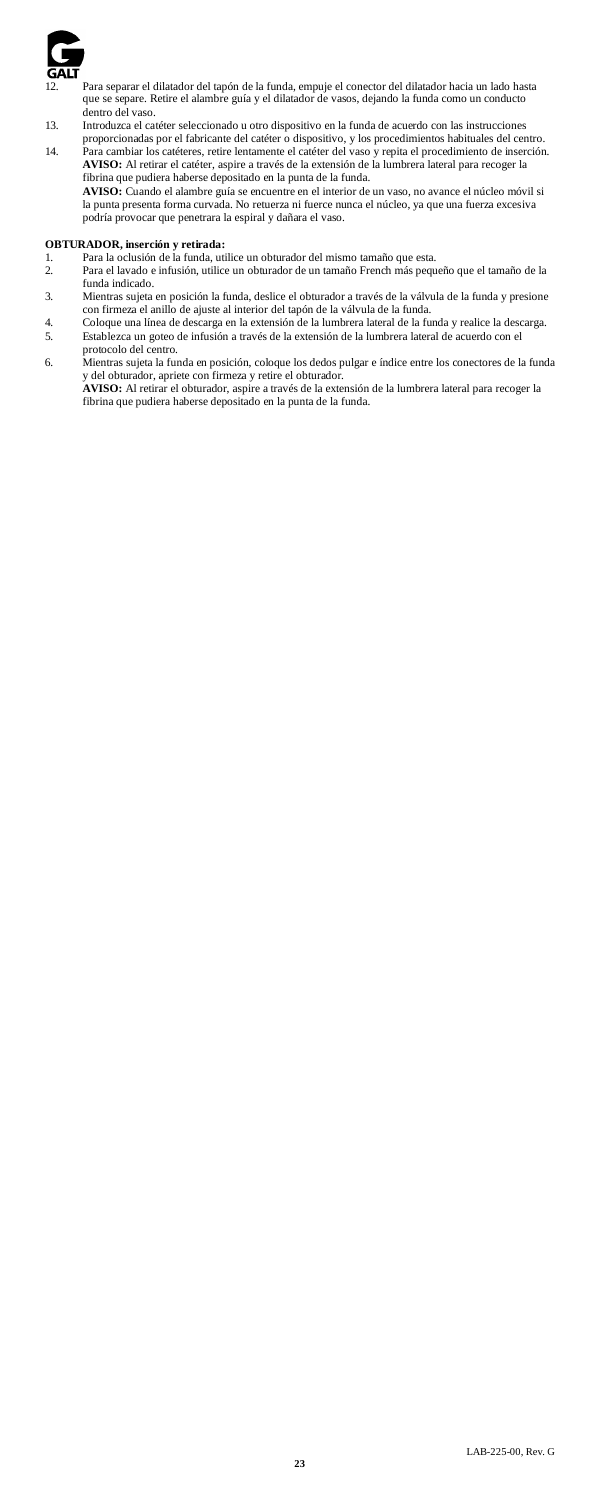

# **Kateterintroducer-set med hemostasventil**

# **Indikationer för användning:**

Kateterintroducer-setet och kit med hemostasventil är avsett för perkutana ingrepp för att föra in katetrar eller andra intravaskulära enheter i perifera kärlsystemet.

### **Enhetsbeskrivning:**

Kateterinförararens hemostasventil består av en mantelinförare med en integrerad hemostasventil, med en valfri sidoöppning, och en dilator.

Setets konfigurationer kan inkludera följande enheter:

Styrtråd: Det finns två konfigurationer; Dorn eller Helt lindad. Dornstyrtrådens konstruktion använder en avsmalnad kärntråd, som är lödd eller svetsad på en spole vid den distala änden. Den helt lindade stytrådens konstruktion använder en tätt lindad spole som omger en avsmalnad kärna och ett säkerhetsband. Nål: Införingsnålar består av två komponenter: en rostfri kanyl med ett övergjutet nav. Införingsnålen ger en mormganada består av e

**Kontraindikationer:** Introducern ska inte användas om patienten har ett känt eller misstänkt stopp i kärlet. Det finns en ökad risk för pneumotorax hos patienter med grav kronisk lungsjukdom.

#### **Möjliga komplikationer:**

Möjliga komplikationer vid användning av introducern omfattar, men är inte begränsade till, följande: luftemboli, apparatförskjutning, hematom, hemothorax, trauma i större kärl, sepsis, pneumothorax, ventrombos.

#### **Försiktighetsåtgärder:**

Förvaras torrt, mörkt och svalt. Får ej användas om förpackningen är bruten eller skadad. Kontrollera alla komponenter före användning.

### **FÖRSIKTIGHETSÅTGÄRD I USA**

# **Enligt federala lagar (USA) får denna enhet endast säljas av eller efter förskrivning av läkare.**

#### **Försiktigt:**

• Denna procedur får endast utföras av läkare med omfattande utbildning i proceduren.

- Kontrollera ledarna regelbundet före användning och kassera dem om de uppvisar några felaktigheter. • Om du känner ett motstånd när du för in eller drar ut ledaren eller introducern ska du fastställa orsaken
- med hjälp av röntgen och åtgärda orsaken innan du fortsätter med proceduren. Eftersom ledarna är sköra och ömtåliga ska du vara mycket försiktig när du hanterar dem.
- Får ej exponeras för organiska lösningsmedel, t.ex. alkohol. Sådana lösningar kan påverka
- plastkomponenternas egenskaper, vilket kan leda till att enheten skadas.
- 
- Försök inte använda en större ledare än den maxdiameter som anges på förpackningsetiketten. • Enskilda patienters anatomi och läkarens teknik kan kräva olika procedurer.
- Införandet i artären kan orsaka omfattande blödning och/eller andra komplikationer.
	- Lämna inte en kateterintroducer på plats under en längre tid utan en kateter eller en obturator som stöd för kanylväggen.
- - Ventilenheten kan skadas under följande förhållanden: Obturatorn/dilatorn är inte centrerad i ventilen eller parallellt med manteln när den förs in i ventil
		- Obturatorn eller katetern sitter i ventilsystemet under en längre tid. Den inre katetern dras ut för snabbt.
		-

#### **Varningar:**

- Denna enhet får inte ändras på något sätt.<br>• Denna enhet får inte återanvändas. Om et
- Denna enhet får inte återanvändas. Om enheten återanvänds ökar patientens risk för biokontaminering, vilket kan leda till infektion eller feber.
- Försök inte räta ut en ledare som har krökts eller böjts.
- För inte in en ledare som har krökts eller som kröks eller böjs.
- Rotera inte ledaren om du känner ett betydande motstånd.
- Dra inte ut ledaren genom metallnålar. Ledaren kan då skäras av eller rivas upp.
- Får ej återsteriliseras.

# **ANVÄND STERIL TEKNIK.** Föreslagen procedur:

- 1. Öppna förpackningen och placera innehållet på en steril yta. Kontrollera att kateterintroducern och
- tillbehören inte är skadade. Defekta enheter får inte användas.
- 2. Spola dilatatorn, kateterintroducern och sidoporten med vanlig saltlösning för att avlägsna luft. 3. Förbered huden och drapera området för den planerade punkteringen efter behov.
- 
- 4. För in kanylen i kärlet. Nålens position ska verifieras genom att backflöde observeras. 5. Vinkeln på nålen ska justeras beroende på patientens kroppsbyggnad: liten vinkel hos en smal person, vinkeln på nåten skå jastetas ceroener pro<br>större vinkel hos en kraftigt byggd person.<br>Aspirera punkteringsnålen med en spruta.
- 6. Aspirera punkteringsnålen med 7. November 1986 och spruta.
- 7. Avlägsna sprutan och för in den mjuka spetsen på ledaren genom introducernålen i kärlet. För in ledaren till önskat djup. Lämna lämplig längd av ledaren utanför kroppen. Ledaren får aldrig föras in eller dras ut om du stöter på motstånd. Fastställ orsaken till motståndet innan du fortsätter. Verifiering av ledarens position med hjälp av röntgen rekommenderas.
- 8. Håll ledaren på plats och avlägsna introducernålen. Dra inte tillbaka ledaren i kanylen, det kan göra att ledaren delar sig. Du måste ta bort kanylen först. **FÖRSIKTIGT:** För inte in ledaren helt i patienten.
- 9. Montera introducer-setet genom att försiktigt föra in dilatatorn helt i hylsintroducern. Tryck bestämt in snäppringen på dilatatorn i hylsans ventillock.
- 10. Om du använder en introducer med en sidoport ska du följa sjukhusets standardrutiner för att använda kontinuerlig dropp med vanlig saltlösning genom sidoporten medan hemostatintroducern befinner sig i kärlet.
- 11. Håll kateterintroducer-setet nära huden och för fram dilatatorn och hylsan tillsammans med en vridande rörelse över ledaren och in i kärlet. Observation med röntgen kan rekommenderas. Genom att fästa en klämma eller hemostat i änden av ledaren kan du undvika att oavsiktligt föra in ledaren helt i patienten.
- 12. För att lossa dilatatorn från hylslocket ska du trycka dilatatornavet åt ena sidan tills det lossnar.<br>A vlägsna kärldilatatorn och ledaren och lämna hylsan som ett rör in i kärlet.<br>13. För in den valda katetern eller a
- 
- eller annan enhet och enligt sjukhusets standardrutiner. 14. För att byta kateter ska du sakta dra ut katetern ur kärlet och upprepa införingsproceduren.
- **FÖRSIKTIGT:** När du tar bort katetern ska du aspirera via sidoportsförlängningen för att samla upp fibrin som kan ha ansamlats på hylsans spets.

**FÖRSIKTIGT:** När ledaren befinner sig i ett kärl ska du inte föra fram den flyttbara kärnan om spetsen har en böjd form. Vrid eller tvinga inte fram kärnan. Alltför stor kraft kan få den att penetrera höljet och skada kärlet.

# **Föra in och ta bort OBTURATORN:**

- 1. Använd en obturator med samma storlek som hylsan för att täppa till hylsan.<br>1. Bör spolning och infusion ska du använda en obturator som är en fransk storlek mindre än hylsans
- För spolning och infusion ska du använda en obturator som är storlek.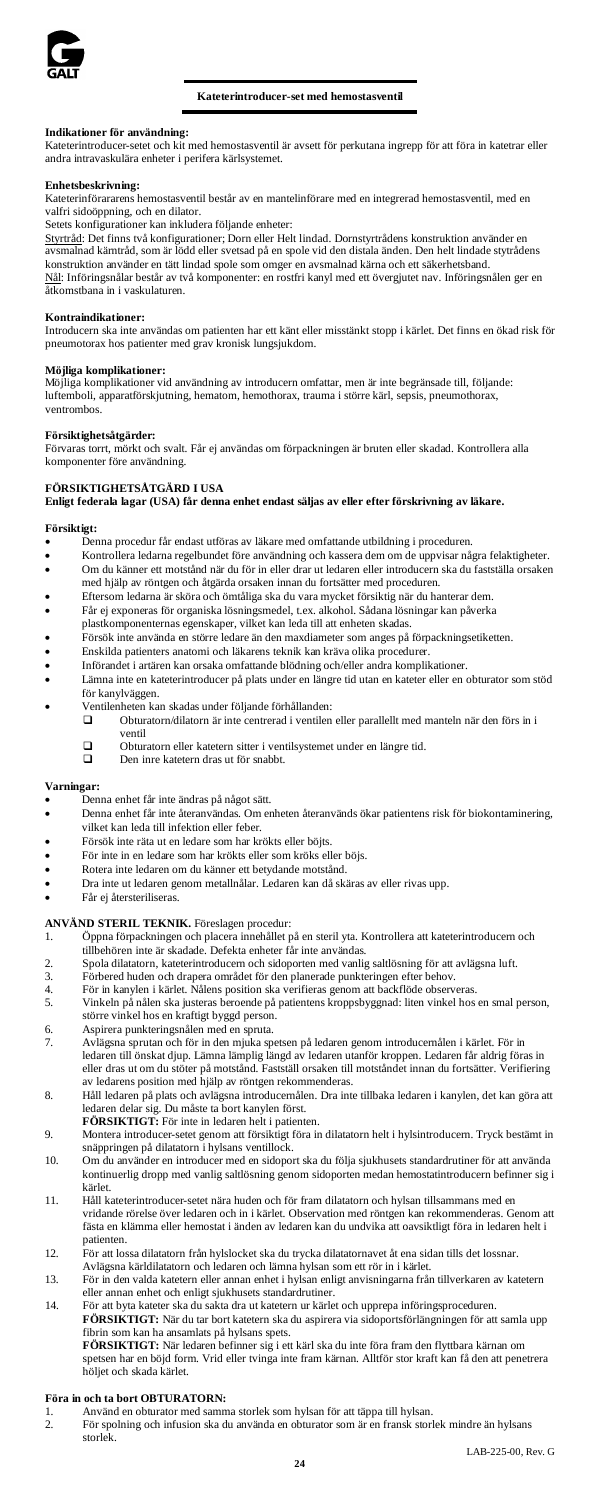

3. Håll hylsan på plats och för in obturatorn genom hylsventilen och tryck bestämt in snäppringen i hylsventilens lock.

- -

4. Fäst en spolningsslang på hylsans sidoportsförlängning och spola.<br>5. Anslut infusionsdropp via sidoportsförlängningen i enlighet med sjukhusets rutiner.<br>6. Håll hylsan på plats, placera tummen

och dra ut.<br>**FÖRSIKTIGT:** När du tar bort obturatorn ska du aspirera via sidoportsförlängningen för att samla<br>upp fibrin som kan ha ansamlats på hylsans spets.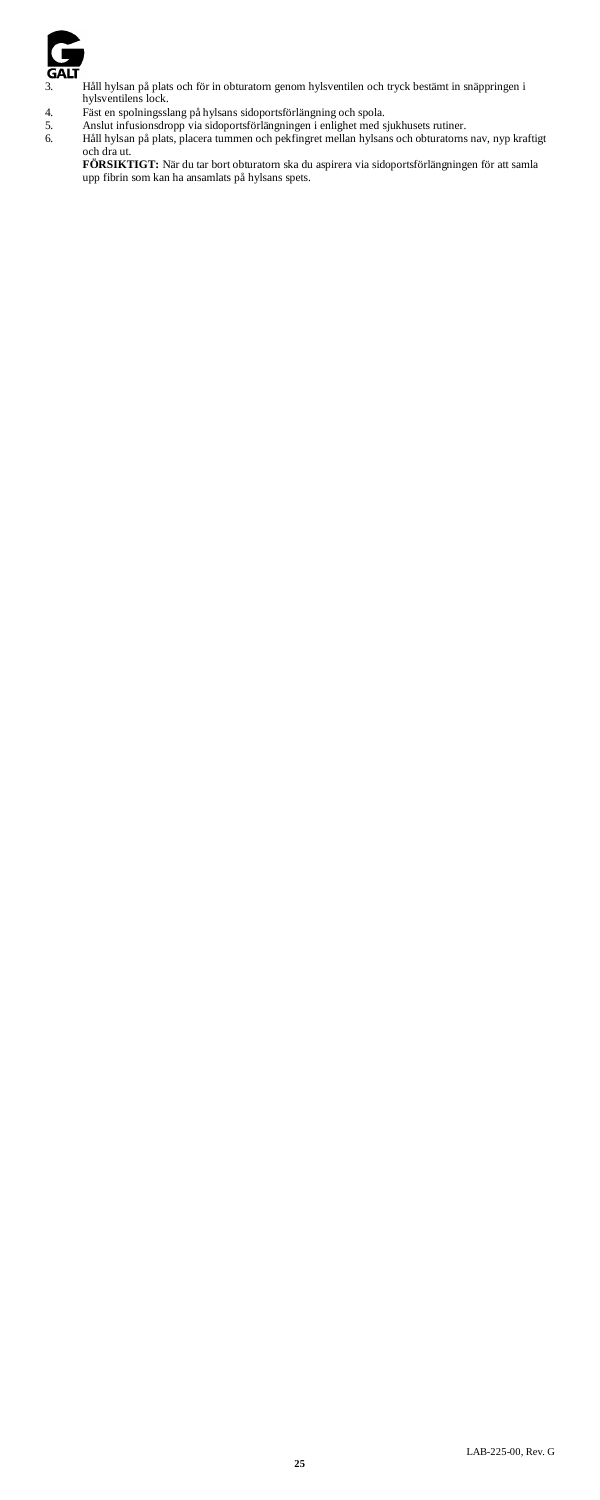

**Kullanım Endikasyonları:** Hemostaz Valfi Kateter İntrodüser Seti ve kiti, kateterleri ve diğer intravasküler cihazları periferik damara yerleştirmek için perkütan prosedürlerde kullanım için endiked

#### **Cihaz Tanımı:**

Hemostaz Valfi Kateter İntrodüser cihaz düzeneği, isteğe bağlı yan portu olan, entegre hemostaz valfi içeren bir kılıf introdüseri ve bir dilatörden oluşur. Kit konfigürasyonları şu cihazları içerebilir:

Kılavuz Tel: İki konfigürasyon mevcuttur; Mandrel veya Tam Kıvrımlı. Mandrel kılavuz tel yapısı, distal uçta<br>bir spirale lehimli veya kaynaklı konik çekirdek tel kullanır. Tam Kıvrımlı kılavuz tel yapısı, konik bir

çekirdek ve bir güvenlik şeridini çevreleyen sıkıca sarılı bir spiral kullanır.<br><u>İğne</u>: İntrodüser iğneleri iki bileşenden oluşur: üst kalplama yapılmış bir göbeğe sahip paslanmaz çelik kanül.<br>İntrodüser iğnesi damar içine

**Kontrendikasyonlar:**<br>Hastanın damarında bilinen veya şüpheli tıkanıklığı varsa introdüserin kullanımı kontrendikedir. Ciddi kronik akciğer rahatsızlığı olan hasta için yüksek pnömotoraks riski vardır.

#### **Olası Komplikasyonlar:**

İntrodüserin kullanımı ile ilişkili olası komplikasyonlar aşağıdakileri içermektedir ancak bunlarla sınırlı değildir: Hava embolisi, cihazın yerinden çıkması, hematom, hemotoraks, büyük damarlarda yaralanma, sepsis, pnömotoraks, ven trombozu.

#### **Önlemler:**

Kuru, karanlık ve serin bir yerde saklayın. Ambalaj açılmışsa veya hasarlıysa kullanmayın. Kullanmadan önce tüm bileşenleri inceleyin.

#### **ABD DİKKAT**

**Federal (ABD) kanun, bu cihazın satışını bir hekim tarafından veya hekim talimatıyla yapılacak şekilde sınırlandırmaktadır.** 

### **Dikkat edilmesi gereken noktalar:**

• Bu prosedür sadece bu prosedür konusunda ayrıntılı eğitim almış hekimlerce gerçekleştirilmelidir.

- Kılavuz teller, kullanılmadan önce rutin bir şekilde incelenmeli ve kılavuz telde bir bozukluk olması durumunda atılmalıdır.
- Kılavuz teli veya introdüseri ilerletirken ya da geri çekerken dirençle karşılaşılırsa, prosedüre devam etmeden önce floroskopi ile nedenini belirleyin ve düzeltin.
- Kılavuz tellerin hassas ve kırılabilir yapısı nedeniyle kullanım sırasında fazladan özen gösterilmelidir. • Alkol gibi organik çözücülere maruz bırakmayın. Bu çözeltiler plastik bileşenlerin özelliklerini
- etkileyebilir ve cihazın bozulmasına neden olabilir.
- Bir kılavuz teli ambalaj etiketinde belirtilen maksimum çapın üzerinde kullanmaya çalışmayın.
- Farklı hasta anatomisi ve hekim tekniği prosedürel değişiklikler gerektirebilir.
- Artere yerleştirme aşırı kanamaya ve/veya diğer komplikasyonlara neden olabilir. • Kanül duvarını destekleyecek bir kateter veya obturator olmadan kateter introdüserini uzun süre
- boyunca yerinde bırakmayın.
- Aşağıdaki durumlarda, valf düzeneğinde hasar meydana gelebilir:
	- Obturator/Dilatör valf içinde ortalanmamıştır veya valf içine yerleştirildiğinde kılıfa paraleldir.
		- Obturator veya kateter, uzun süre boyunca valf sistemi içindedir. İç kateter hızlı şekilde geri çekilmiştir.
		-

#### **Uyarılar:**

- Bu cihazda hiçbir şekilde değişiklik yapmayın.
- Bu cihazı yeniden kullanmayın. Yeniden kullanılması, hastada enfeksiyon veya pirojenik tepkiye yol açan biyokontaminasyon riskinde artışa neden olur.
- Kıvrılmış veya bükülmüş bir teli düzeltmeye çalışmayın.
- Önceden kıvrılmış veya kıvrılmış veya bükülmüş hale gelen bir kılavuz teli ilerletmeyin.
- Belirgin direnç hissedildiğinde kılavuz teli döndürmeyin.
- Kılavuz teli metal iğneler yoluyla geri çekmeyin; kılavuz tel kopabilir veya açılabilir.
- Yeniden sterilize etmeyin

# **STERİL TEKNİK KULLANIN, Önerilen prosedür:**<br>1 Ambalajı sovarak açın ve içindekileri steril bir

- 1. Ambalajı soyarak açın ve içindekileri steril bir alana yerleştirin. Kateter introdüseri ve aksesuarları bozukluklar açısından inceleyin. Kusurlu cihazları kullanmayın.
- 2. Havayı gidermek için, dilatör, kateter introdüseri ve yan portu normal salin çözeltisiyle yıkayın.
- 3. Cildi hazırlayın ve öngörülen damar ponksiyon bölgesini istendiği gibi örtü<br>4. İğne kanülünü damara yerleştirin. İğne konumu kan dönüşü gözlemlenerek
- 4. İğne kanülünü damara yerleştirin. İğne konumu kan dönüşü gözlemlenerek doğrulanmalıdır. 5. İğnenin açısı, hastanın yapısına bağlı olarak ayarlanmalıdır: zayıf bir kişide yüzeysel, kilolu bir kişide daha derin.
- 6. Şırınga kullanarak delme iğnesini aspire edin.

7. Şırıngayı çıkarın ve kılavuz telin yumuşak ucunu introdüser iğnesinden damara yerleştirin. Kılavuz teli istenen derinliğe ilerletin. Uygun ölçüde kılavuz teli açıkta bırakın. Dirençle karşılaşıldığında kılavuz tel asla ilerletilmemeli veya geri çekilmemelidir. Devam etmeden önce direncin nedenini belirleyin. Kılavuz tel konumu için floroskopik doğrulama önerilir. 8. Kılavuz teli olduğu yerde tutun ve introdüser iğnesini çıkarın. Kılavuz telin ayrılmasına neden olacağı

- için kılavuz teli kanül içerisine geri çekmeyin. İlk önce kanül çıkarılmalıdır.
- **DİKKAT**: Kılavuz Telin hastaya tamamen ilerletilmesine izin vermeyin. 9. Dilatörü tamamen kılıf introdüseri içine dikkatlice yerleştirerek introdüser setini birleştirin.
- 
- Dilatördeki esneyerek kilitlenen halkayı kılıf valfi kapağına sıkıca itin. 10. Yan portu olan bir introdüser kullanırken, hemostaz introdüseri damar içindeyken yan porttan aralıksız damlayan normal salin çözeltisi kullanmak için standart hastane uygulamasını izleyin.
- 11. İntrodüser setini cilde yakın tutarken, dilatör ve kılıfı, döndürme hareketi ile kılavuz tel üzerinden ve damar içine ilerletin. Floroskopik gözlem önerilebilir. Kılavuz telin proksimal ucuna bir klemp veya bir hemostat takmak kılavuz telin tamamının hastanın içinde yanlışlıkla ilerletilmesini önleyecektir.
- 12. Dilatörü kılıf kapağından çıkarmak için, dilatör göbeğini çıkana kadar bir kenara doğru itin. Kılıfı damarın içinde bir kanal olarak bırakarak damar dilatörünü ve kılavuz teli çıkarın. 13. Kateter veya diğer cihaz üreticisi tarafından temin edilen kullanma talimatlarını ve standart hastane
- uygulamasını kullanarak seçilen kateteri veya diğer cihazı kılıf içine yerleştirin. 14. Kateterleri değiştirmek için, kateteri yavaşça damardan geri çekin ve yerleştirme prosedürünü

tekrarlayın. **DİKKAT**: Kateteri çıkarırken, kılıf ucunda birikmiş olabilecek fibrini toplamak için yan port uzantısı

# ile aspire edin.

**DİKKAT**: Kılavuz tel damar içindeyken, uç eğimli bir şekildeyse, hareketli çekirdeği ilerletmeyin. Çekirdeği asla bükmeyin veya zorlamayın, aşırı kuvvet spirale girmesine ve damara zarar vermesine yol açabilir.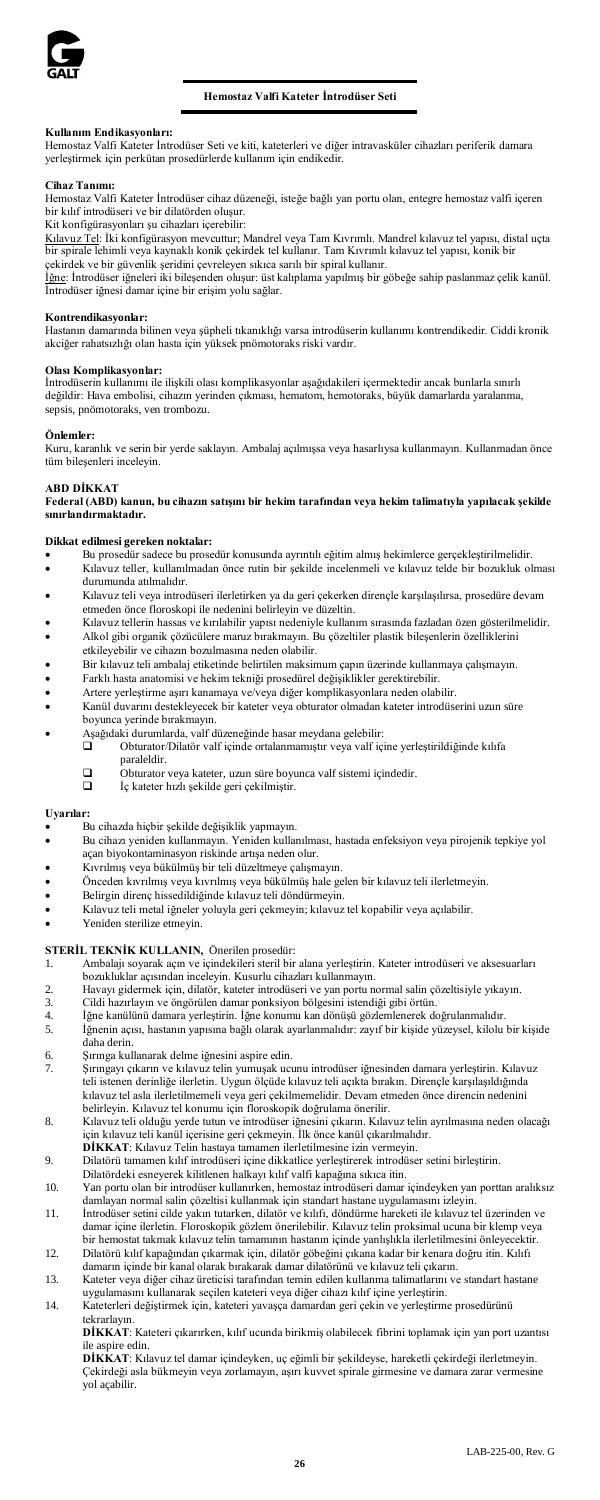

- 
- **OBTURATOR, yerleştirme ve geri çekme:**<br>1. Kılıfın kapanması için, kılıfla aynı boyutta obturator kullanın.<br>2. Yıkama ve infüzyon için, belirlenmiş kılıf boyutundan bir french boy daha küçük bir obturator<br>kullanın.
- 3. Kılıfı yerinde tutarken, obturatoru kılıf valfi içinden kaydırın ve esneyerek kilitlenen halkayı kılıf valfi kapağına sıkıca itin.
- 
- 
- 4. Kılıf yan port uzantısına bir yıkama hattı takın ve yıkayın.<br>5. Hastane protokolüne göre yan port uzantısı ile bir infüzyon damlası oluşturun.<br>6. Kılıfı yerinde tutarken, başparmak ve işaret parmağınızı kılıf ve obturat
	- **DİKKAT:** Obturatoru çıkarırken, kılıf ucunda birikmiş olabilecek fibrini toplamak için yan port uzantısı ile aspire edin.